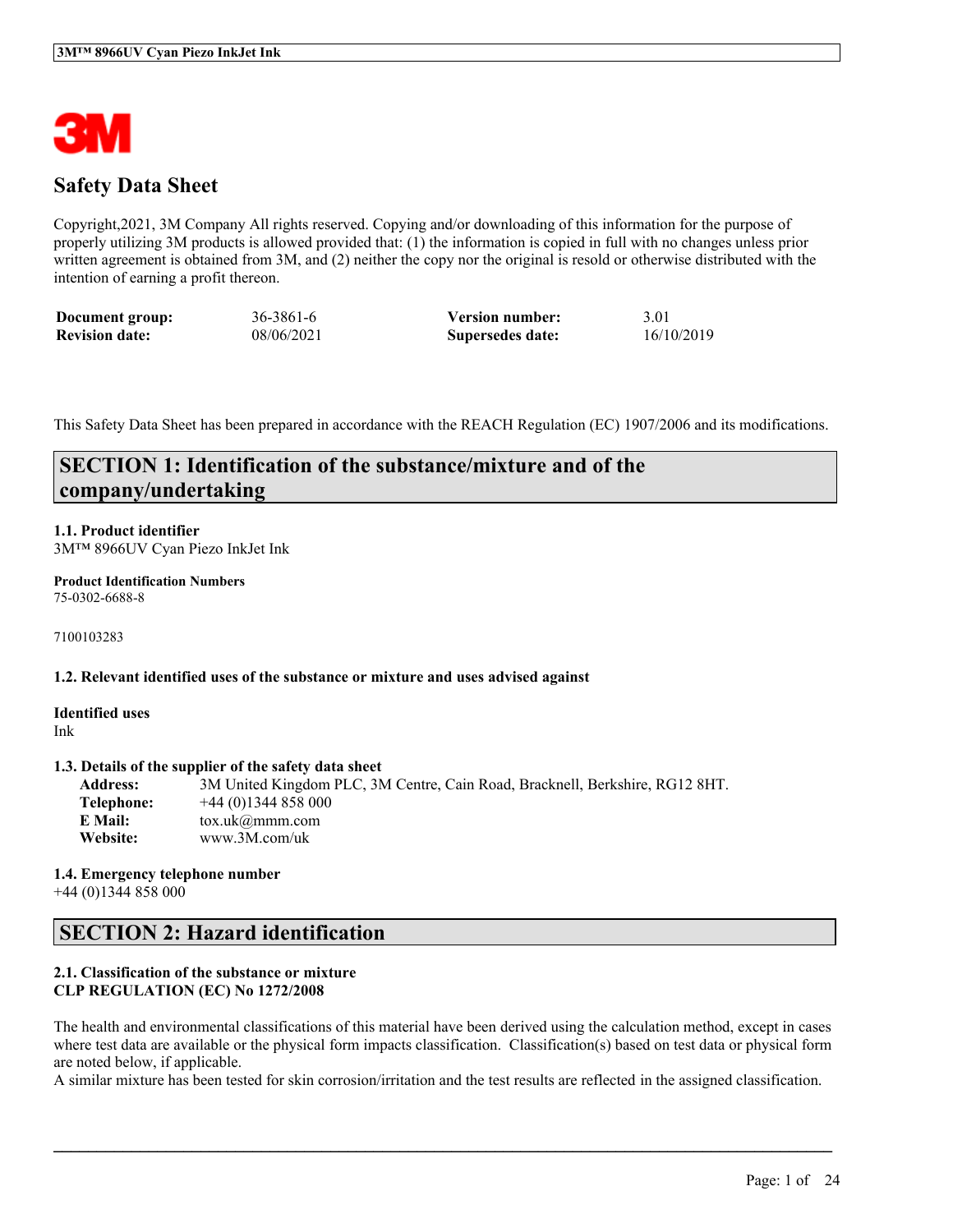# **CLASSIFICATION:**

Skin Corrosion/Irritation, Category 2 - Skin Irrit. 2; H315 Serious Eye Damage/Eye Irritation, Category 1 - Eye Dam. 1; H318 Skin Sensitization, Category 1 - Skin Sens. 1; H317 Reproductive Toxicity, Category 1B - Repr. 1B; H360 Specific Target Organ Toxicity-Single Exposure, Category 3 - STOT SE 3; H335 Hazardous to the Aquatic Environment (Acute), Category 1 - Aquatic Acute 1; H400 Hazardous to the Aquatic Environment (Chronic), Category 1 - Aquatic Chronic 1; H410

For full text of H phrases, see Section 16.

### **2.2. Label elements CLP REGULATION (EC) No 1272/2008**

## **SIGNAL WORD**

DANGER.

### **Symbols**

GHS05 (Corrosion) |GHS07 (Exclamation mark) |GHS08 (Health Hazard) |GHS09 (Environment) |

#### **Pictograms**



#### **Ingredients:**

| Ingredient                                                             | CAS Nbr    | EC No.          | $\%$ by Wt                     |
|------------------------------------------------------------------------|------------|-----------------|--------------------------------|
| $exo-1,7,7-$ trimethylbicyclo $[2.2.1]$ hept-2-yl acrylate             | 5888-33-5  | $227 - 561 - 6$ | - 30<br>$10 -$                 |
| isooctyl acrylate                                                      | 29590-42-9 | 249-707-8       | - 30<br>$10 -$                 |
| Tetrahydrofurfuryl acrylate                                            | 2399-48-6  | 219-268-7       | $10 - 30$                      |
| 2-Propenoic acid, 1,6-hexanediyl ester, polymer with<br>2-aminoethanol | 67906-98-3 |                 | $7 - 13$                       |
| hexamethylene diacrylate                                               | 13048-33-4 | 235-921-9       | - 10<br>$\sim$                 |
| $diphenyl(2,4,6-trimethylbenzoyl)phosphine oxide$                      | 75980-60-8 | 278-355-8       | 10<br>$\overline{\phantom{a}}$ |

 $\mathcal{L}_\mathcal{L} = \mathcal{L}_\mathcal{L} = \mathcal{L}_\mathcal{L} = \mathcal{L}_\mathcal{L} = \mathcal{L}_\mathcal{L} = \mathcal{L}_\mathcal{L} = \mathcal{L}_\mathcal{L} = \mathcal{L}_\mathcal{L} = \mathcal{L}_\mathcal{L} = \mathcal{L}_\mathcal{L} = \mathcal{L}_\mathcal{L} = \mathcal{L}_\mathcal{L} = \mathcal{L}_\mathcal{L} = \mathcal{L}_\mathcal{L} = \mathcal{L}_\mathcal{L} = \mathcal{L}_\mathcal{L} = \mathcal{L}_\mathcal{L}$ 

#### **HAZARD STATEMENTS:**

| H315   | Causes skin irritation.                               |
|--------|-------------------------------------------------------|
| H318   | Causes serious eye damage.                            |
| H317   | May cause an allergic skin reaction.                  |
| H360FD | May damage fertility. May damage the unborn child.    |
| H335   | May cause respiratory irritation.                     |
| H410   | Very toxic to aquatic life with long lasting effects. |

## **PRECAUTIONARY STATEMENTS**

| <b>Prevention:</b> |                                         |
|--------------------|-----------------------------------------|
| P <sub>201</sub>   | Obtain special instructions before use. |
| P <sub>261</sub> A | Avoid breathing vapours.                |
| P <sub>273</sub>   | Avoid release to the environment.       |
| <b>P280F</b>       | Wear respiratory protection.            |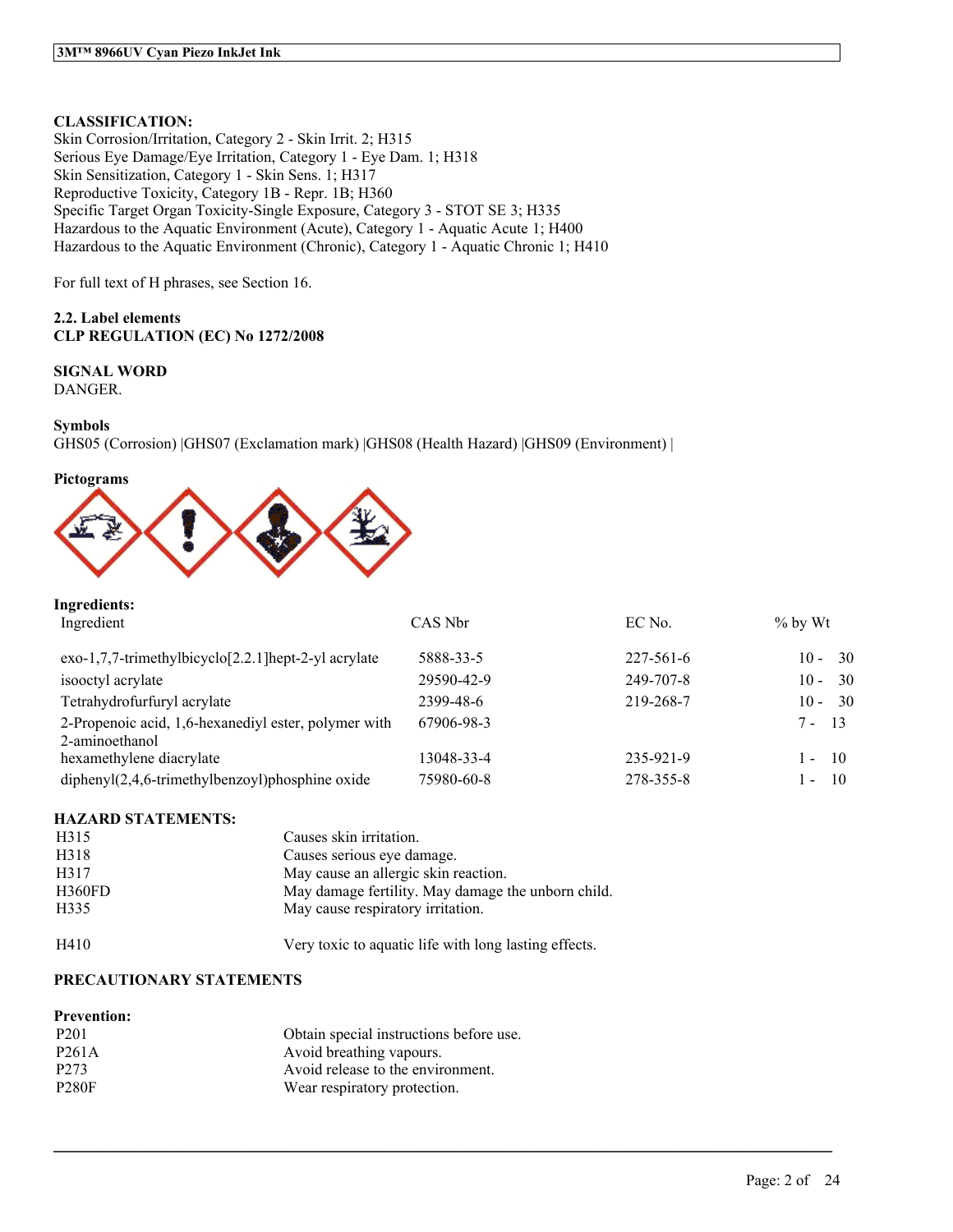## **Response:**

| $P305 + P351 + P338$ | IF IN EYES: Rinse cautiously with water for several minutes. Remove contact lenses, if |  |
|----------------------|----------------------------------------------------------------------------------------|--|
|                      | present and easy to do. Continue rinsing.                                              |  |
| P310                 | Immediately call a POISON CENTRE or doctor/physician.                                  |  |

#### **SUPPLEMENTAL INFORMATION:**

# **Supplemental Precautionary Statements:**

Restricted to professional users.

20% of the mixture consists of components of unknown acute oral toxicity.

Contains 20% of components with unknown hazards to the aquatic environment.

### **2.3. Other hazards**

None known.

# **SECTION 3: Composition/information on ingredients**

# **3.1. Substances**

Not applicable

## **3.2. Mixtures**

| Ingredient                               | Identifier(s)        | $\frac{1}{2}$ |    | <b>Classification according to Regulation</b>       |
|------------------------------------------|----------------------|---------------|----|-----------------------------------------------------|
| Tetrahydrofurfuryl acrylate              | (CAS-No.) 2399-48-6  | $10 -$        | 30 | (EC) No. 1272/2008 [CLP]<br>Aquatic Chronic 2, H411 |
|                                          | (EC-No.) 219-268-7   |               |    | EUH071                                              |
|                                          |                      |               |    | Acute Tox. 4, H302<br>Skin Corr. 1C, H314           |
|                                          |                      |               |    | Skin Sens. 1B, H317                                 |
|                                          |                      |               |    | Repr. 1B, H360Df                                    |
| isooctyl acrylate                        | (CAS-No.) 29590-42-9 | $10 -$        | 30 | Skin Irrit. 2, H315                                 |
|                                          | (EC-No.) 249-707-8   |               |    | Eye Irrit. 2, H319                                  |
|                                          |                      |               |    | STOT SE 3, H335                                     |
|                                          |                      |               |    | Aquatic Acute 1, H400, M=1                          |
|                                          |                      |               |    | Aquatic Chronic 1, H410, M=1                        |
|                                          |                      |               |    | Skin Sens. 1B, H317                                 |
| exo-1,7,7-trimethylbicyclo[2.2.1]hept-2- | (CAS-No.) 5888-33-5  | $10 -$        | 30 | Skin Irrit. 2, H315                                 |
| yl acrylate                              | (EC-No.) 227-561-6   |               |    | Eye Irrit. 2, H319<br>STOT SE 3, H335               |
|                                          |                      |               |    | Aquatic Acute 1, H400, M=1                          |
|                                          |                      |               |    | Aquatic Chronic 1, H410, M=1                        |
|                                          |                      |               |    | Skin Sens. 1B, H317                                 |
| 2-Propenoic acid, 1,6-hexanediyl ester,  | (CAS-No.) 67906-98-3 | $7 -$<br>13   |    | Skin Irrit. 2, H315                                 |
| polymer with 2-aminoethanol              |                      |               |    | Eye Irrit. 2, H319                                  |
|                                          |                      |               |    | Skin Sens. 1, H317                                  |
| 2-Propenoic acid, 2-hydroxyethyl ester,  | (CAS-No.) 72162-39-1 | $7 -$<br>13   |    | Skin Irrit. 2, H315                                 |
| polymer with 5-isocyanato-1-             |                      |               |    | Eye Irrit. 2, H319                                  |
| $(isocyanatomethyl)-1,3,3-$              |                      |               |    |                                                     |
| trimethylcyclohexane, 2-oxepanone and    |                      |               |    |                                                     |
| 2,2'-oxybis[ethanol]                     |                      |               |    |                                                     |
| hexamethylene diacrylate                 | (CAS-No.) 13048-33-4 | $1 -$<br>10   |    | Skin Irrit. 2, H315                                 |
|                                          | (EC-No.) 235-921-9   |               |    | Eye Irrit. 2, H319                                  |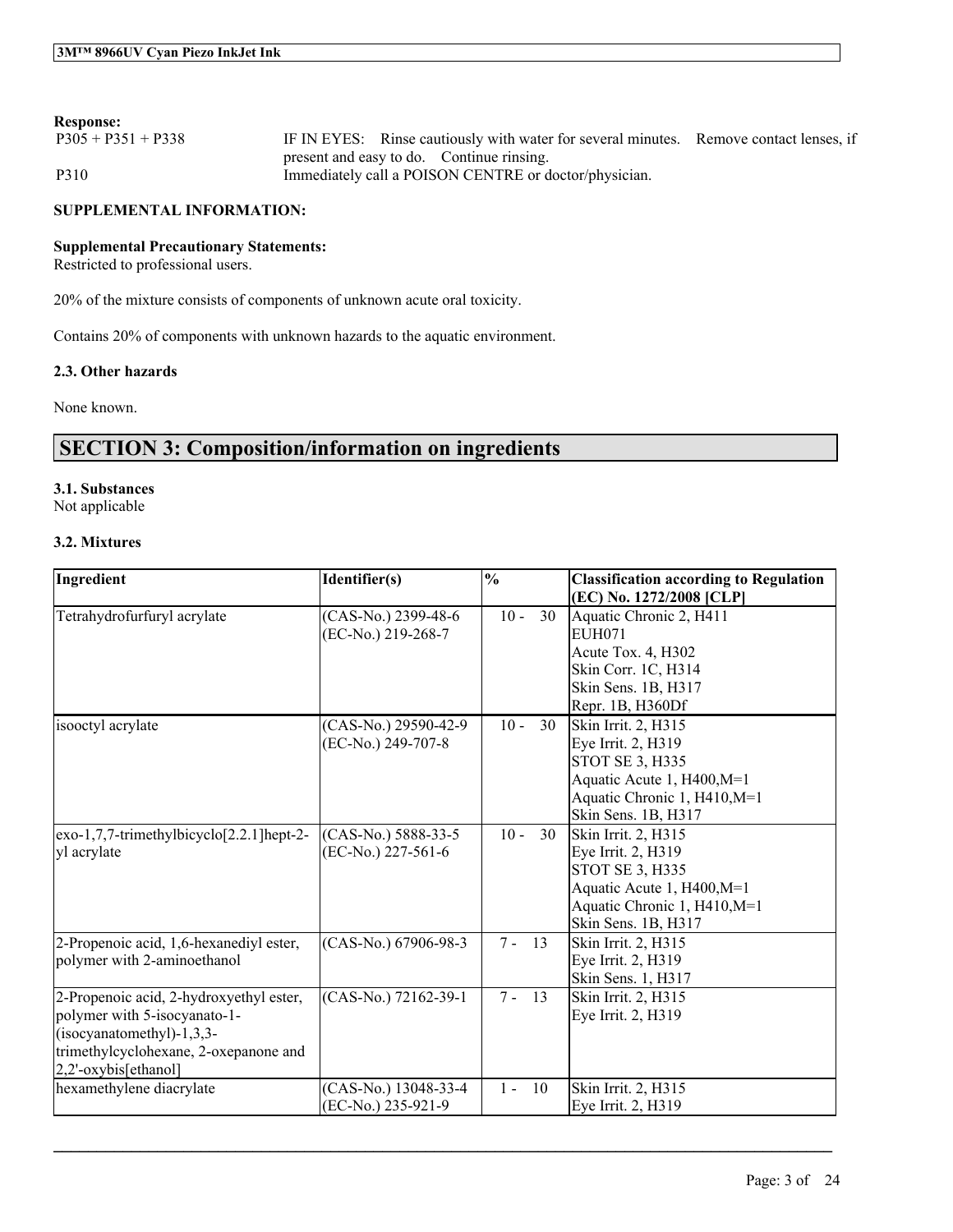|                                                            |                                            |            | Skin Sens. 1, H317<br>Nota D<br>Aquatic Acute 1, H400, M=1<br>Aquatic Chronic 2, H411                                                                                                                    |
|------------------------------------------------------------|--------------------------------------------|------------|----------------------------------------------------------------------------------------------------------------------------------------------------------------------------------------------------------|
| diphenyl $(2,4,6$ -<br>trimethylbenzoyl)phosphine oxide    | (CAS-No.) 75980-60-8<br>(EC-No.) 278-355-8 | $1 - 10$   | Skin Sens. 1B, H317<br>Repr. 1B, H360F<br>Aquatic Chronic 2, H411                                                                                                                                        |
| Benzophenone                                               | $(CAS-No.)$ 119-61-9<br>(EC-No.) 204-337-6 | $3 - 7$    | Aquatic Chronic 3, H412<br>Acute Tox. 4, H302<br><b>STOT RE 2, H373</b>                                                                                                                                  |
| 29H,31H-phthalocyaninato(2-)-<br>N29, N30, N31, N32 copper | (CAS-No.) 147-14-8<br>(EC-No.) 205-685-1   | $1 - 5$    | Substance not classified as hazardous                                                                                                                                                                    |
| Camphene                                                   | (CAS-No.) 79-92-5<br>(EC-No.) 201-234-8    | ${}_{0.2}$ | Eye Irrit. 2, H319<br>Aquatic Acute 1, H400, M=1<br>Aquatic Chronic 1, H410, M=1                                                                                                                         |
| acrylic acid                                               | (CAS-No.) 79-10-7<br>(EC-No.) 201-177-9    | ${}_{0.2}$ | Flam. Liq. 3, H226<br>Acute Tox. 4, H332<br>Acute Tox. 4, H312<br>Acute Tox. 4, H302<br>Skin Corr. 1A, H314<br><b>STOT SE 3, H335</b><br>Aquatic Acute 1, H400, M=1<br>Nota D<br>Aquatic Chronic 2, H411 |
| toluene                                                    | (CAS-No.) 108-88-3<br>(EC-No.) 203-625-9   | ${}_{0.2}$ | Flam. Liq. 2, H225<br>Asp. Tox. 1, H304<br>Skin Irrit. 2, H315<br>Repr. 2, H361d<br><b>STOT SE 3, H336</b><br><b>STOT RE 2, H373</b><br>Aquatic Chronic 3, H412                                          |

Please see section 16 for the full text of any H statements referred to in this section

# **Specific Concentration Limits**

| Ingredient                                                                                                           | Identifier(s)                                 | <b>Specific Concentration Limits</b> |
|----------------------------------------------------------------------------------------------------------------------|-----------------------------------------------|--------------------------------------|
| acrylic acid                                                                                                         | $(CAS-No.)$ 79-10-7<br>(EC-No.) 201-177-9     | $(C \ge 1\%)$ STOT SE 3, H335        |
| $\left[\frac{exo-1}{7}, \frac{7}{1}$ -trimethylbicyclo $\left[\frac{2}{2}, \frac{1}{1}\right]$ hept-2-yl<br>acrylate | $(CAS-No.) 5888-33-5$<br>$(EC-No.) 227-561-6$ | $(C \ge 10\%)$ STOT SE 3, H335       |
| isooctyl acrylate                                                                                                    | $(CAS-No.) 29590-42-9$<br>(EC-No.) 249-707-8  | $(C \ge 10\%)$ STOT SE 3, H335       |

For information on ingredient occupational exposure limits or PBT or vPvB status, see sections 8 and 12 of this SDS

 $\mathcal{L}_\mathcal{L} = \mathcal{L}_\mathcal{L} = \mathcal{L}_\mathcal{L} = \mathcal{L}_\mathcal{L} = \mathcal{L}_\mathcal{L} = \mathcal{L}_\mathcal{L} = \mathcal{L}_\mathcal{L} = \mathcal{L}_\mathcal{L} = \mathcal{L}_\mathcal{L} = \mathcal{L}_\mathcal{L} = \mathcal{L}_\mathcal{L} = \mathcal{L}_\mathcal{L} = \mathcal{L}_\mathcal{L} = \mathcal{L}_\mathcal{L} = \mathcal{L}_\mathcal{L} = \mathcal{L}_\mathcal{L} = \mathcal{L}_\mathcal{L}$ 

# **SECTION 4: First aid measures**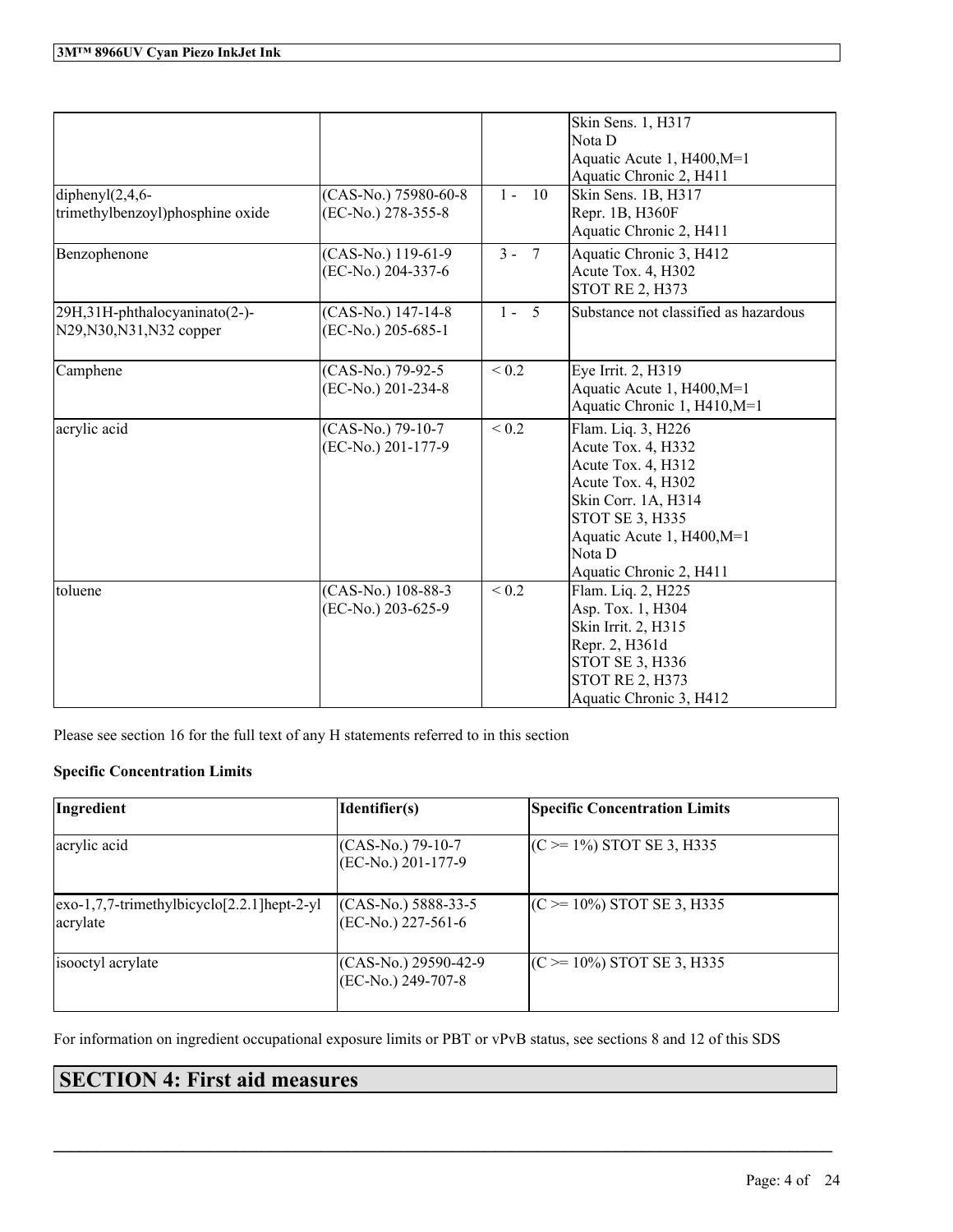#### **4.1. Description of first aid measures**

#### **Inhalation**

Remove person to fresh air. If you feel unwell, get medical attention.

#### **Skin contact**

Immediately wash with soap and water. Remove contaminated clothing and wash before reuse. If signs/symptoms develop, get medical attention.

### **Eye contact**

Immediately flush with large amounts of water for at least 15 minutes. Remove contact lenses if easy to do. Continue rinsing. Immediately get medical attention.

### **If swallowed**

Rinse mouth. Do not induce vomiting. Get immediate medical attention.

#### **4.2. Most important symptoms and effects, both acute and delayed**

The most important symptoms and effects based on the CLP classification include:

Irritating to the respiratory tract (coughing, sneezing, nasal discharge, headache, hoarseness, and nose and throat pain). Irritation to the skin (localized redness, swelling, itching, and dryness). Allergic skin reaction (redness, swelling, blistering, and itching). Serious damage to the eyes (corneal cloudiness, severe pain, tearing, ulcerations, and significantly impaired or loss of vision).

## **4.3. Indication of any immediate medical attention and special treatment required**

Not applicable.

# **SECTION 5: Fire-fighting measures**

## **5.1. Extinguishing media**

In case of fire: Use a fire fighting agent suitable for ordinary combustible material such as water or foam to extinguish.

#### **5.2. Special hazards arising from the substance or mixture**

Closed containers exposed to heat from fire may build pressure and explode.

#### **Hazardous Decomposition or By-Products**

| Substance       | Condition          |
|-----------------|--------------------|
| Carbon monoxide | During combustion. |
| Carbon dioxide. | During combustion. |

## **5.3. Advice for fire-fighters**

Water may not effectively extinguish fire; however, it should be used to keep fire-exposed containers and surfaces cool and prevent explosive rupture. Wear full protective clothing, including helmet, self-contained, positive pressure or pressure demand breathing apparatus, bunker coat and pants, bands around arms, waist and legs, face mask, and protective covering for exposed areas of the head.

# **SECTION 6: Accidental release measures**

# **6.1. Personal precautions, protective equipment and emergency procedures**

Evacuate area. Ventilate the area with fresh air. For large spill, or spills in confined spaces, provide mechanical ventilation to disperse or exhaust vapours, in accordance with good industrial hygiene practice. Refer to other sections of this SDS for information regarding physical and health hazards, respiratory protection, ventilation, and personal protective equipment.

# **6.2. Environmental precautions**

Avoid release to the environment. For larger spills, cover drains and build dykes to prevent entry into sewer systems or bodies of water.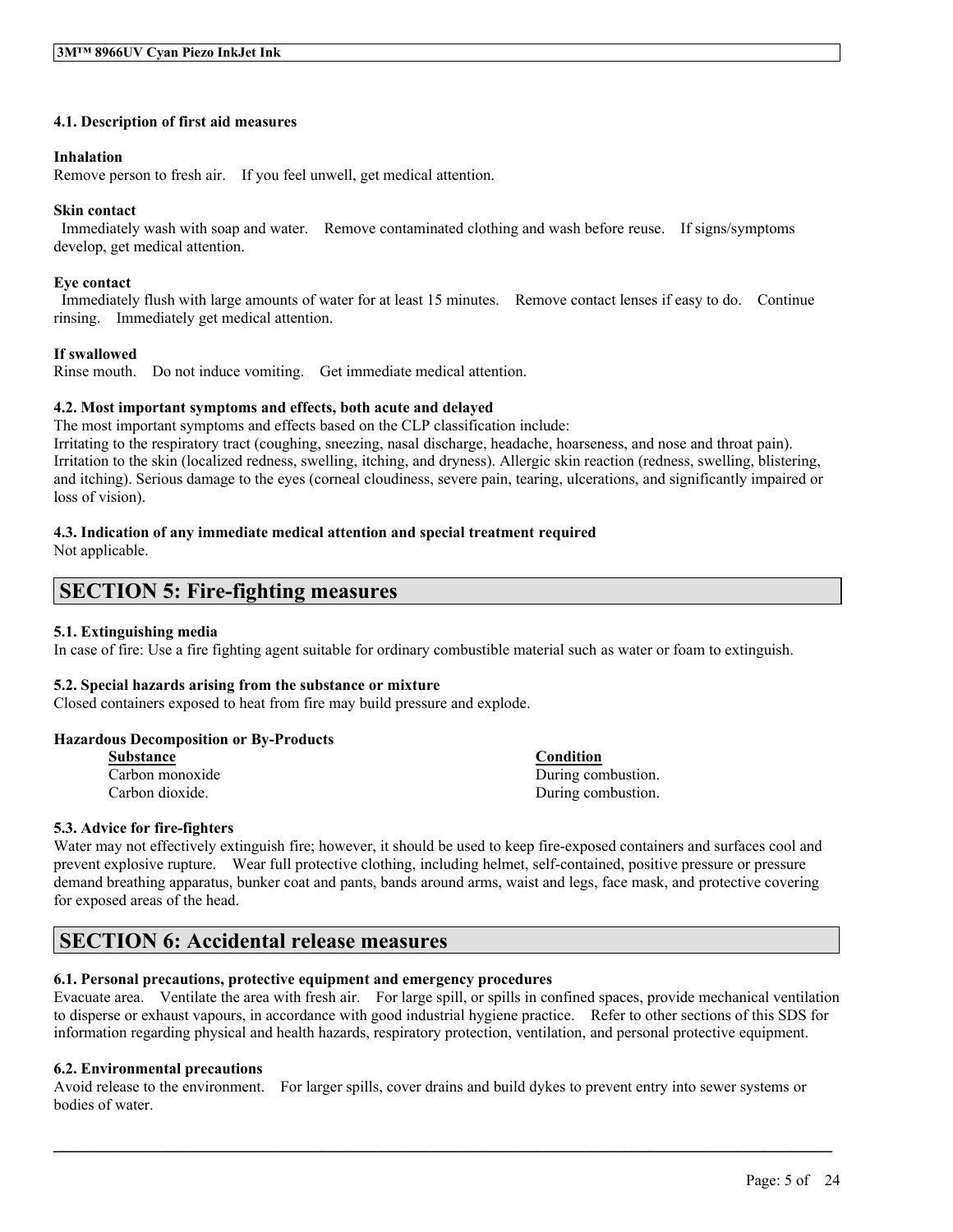### **6.3. Methods and material for containment and cleaning up**

Contain spill. Working from around the edges of the spill inward, cover with bentonite, vermiculite, or commercially available inorganic absorbent material. Mix in sufficient absorbent until it appears dry. Remember, adding an absorbent material does not remove a physical, health, or environmental hazard. Collect as much of the spilled material as possible. Place in a closed container approved for transportation by appropriate authorities. Clean up residue with an appropriate solvent selected by a qualified and authorised person. Ventilate the area with fresh air. Read and follow safety precautions on the solvent label and Safety Data Sheet. Seal the container. Dispose of collected material as soon as possible.

### **6.4. Reference to other sections**

Refer to Section 8 and Section 13 for more information

# **SECTION 7: Handling and storage**

## **7.1. Precautions for safe handling**

For industrial/occupational use only. Not for consumer sale or use. Do not handle until all safety precautions have been read and understood. Do not breathe dust/fume/gas/mist/vapours/spray. Do not get in eyes, on skin, or on clothing. Do not eat, drink or smoke when using this product. Wash thoroughly after handling. Contaminated work clothing should not be allowed out of the workplace. Avoid release to the environment. Wash contaminated clothing before reuse. Avoid contact with oxidising agents (eg. chlorine, chromic acid etc.) Use personal protective equipment (eg. gloves, respirators…) as required.

### **7.2. Conditions for safe storage including any incompatibilities**

Store in a well-ventilated place. Keep container tightly closed. Store away from oxidising agents.

### **7.3. Specific end use(s)**

See information in Section 7.1 and 7.2 for handling and storage recommendations. See Section 8 for exposure controls and personal protection recommendations.

# **SECTION 8: Exposure controls/personal protection**

#### **8.1 Control parameters**

## **Occupational exposure limits**

If a component is disclosed in section 3 but does not appear in the table below, an occupational exposure limit is not available for the component.

| Ingredient                              | <b>CAS Nbr</b> | Agency       | Limit type                           | <b>Additional comments</b> |
|-----------------------------------------|----------------|--------------|--------------------------------------|----------------------------|
| toluene                                 | 108-88-3       | UK HSC       | TWA: 191 mg/m <sup>3</sup> (50 ppm); | <b>SKIN</b>                |
|                                         |                |              | STEL: $384 \text{ mg/m}^3$ (100 ppm) |                            |
| Tetrahydrofurfuryl acrylate             | 2399-48-6      | Manufacturer | $TWA:0.1$ ppm $(0.64)$               | Dermal Sensitizer          |
|                                         |                | determined   | $mg/m3$ : STEL: 0.3 ppm $(1.91)$     |                            |
|                                         |                |              | mg/m3                                |                            |
| acrylic acid                            | $79-10-7$      | UK HSC       | TWA:29 mg/m3(10)                     |                            |
|                                         |                |              | ppm); $STEL:59$ mg/m $3(20)$         |                            |
|                                         |                |              | ppm)                                 |                            |
| UK HSC: UK Health and Safety Commission |                |              |                                      |                            |
| TWA: Time-Weighted-Average              |                |              |                                      |                            |
| STEL: Short Term Exposure Limit         |                |              |                                      |                            |
|                                         |                |              |                                      |                            |

CEIL: Ceiling

#### **Biological limit values**

No biological limit values exist for any of the components listed in Section 3 of this safety data sheet.

**Recommended monitoring procedures:**Information on recommended monitoring procedures can be obtained from UK **HSC**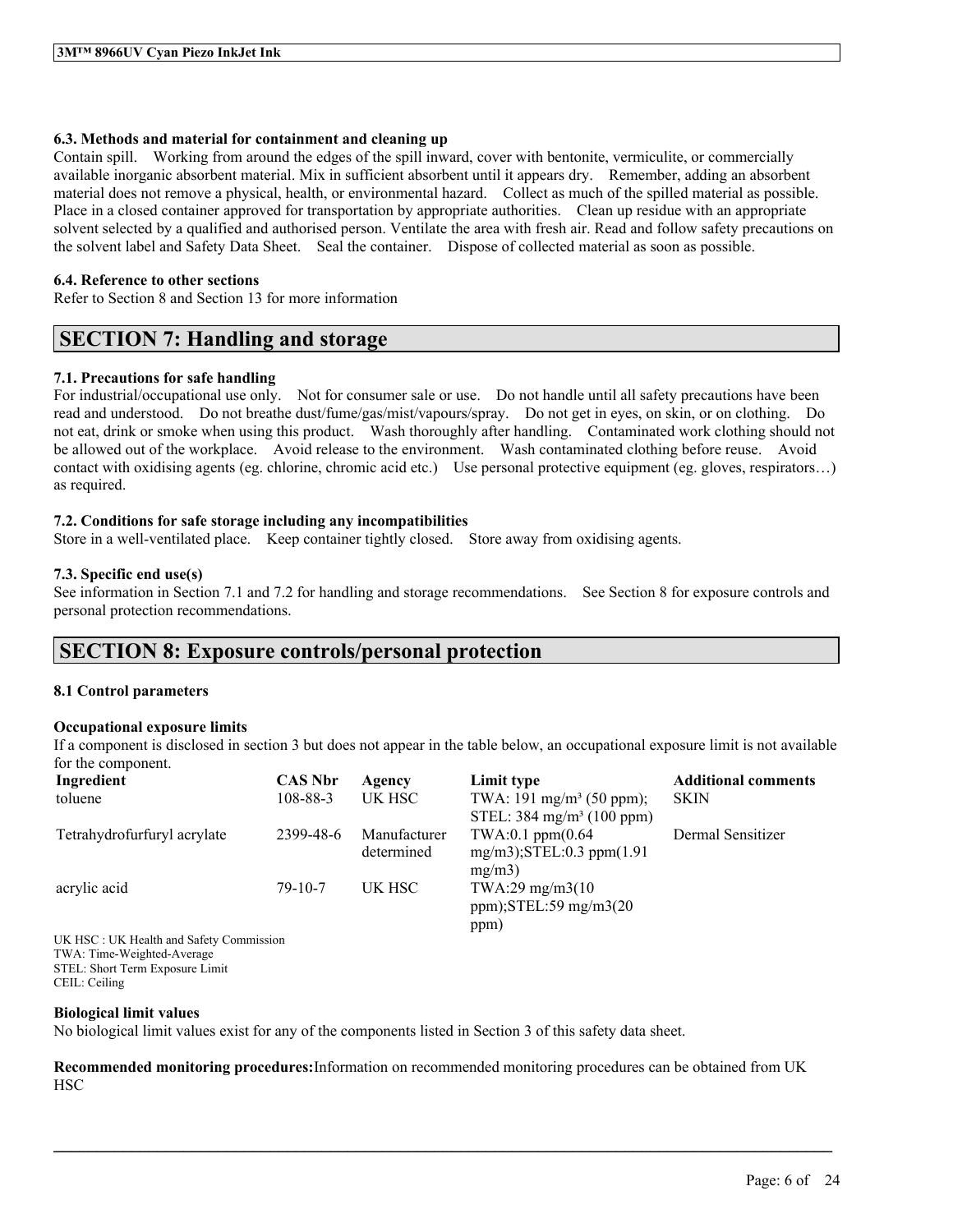### **8.2. Exposure controls**

#### **8.2.1. Engineering controls**

Use general dilution ventilation and/or local exhaust ventilation to control airborne exposures to below relevant Exposure Limits and/or control dust/fume/gas/mist/vapours/spray. If ventilation is not adequate, use respiratory protection equipment.

### **8.2.2. Personal protective equipment (PPE)**

### **Eye/face protection**

Select and use eye/face protection to prevent contact based on the results of an exposure assessment. The following eye/face protection(s) are recommended: Full face shield. Indirect vented goggles.

*Applicable Norms/Standards* Use eye/face protection conforming to EN 166

#### **Skin/hand protection**

Select and use gloves and/or protective clothing approved to relevant local standards to prevent skin contact based on the results of an exposure assessment. Selection should be based on use factors such as exposure levels, concentration of the substance or mixture, frequency and duration, physical challenges such as temperature extremes, and other use conditions. Consult with your glove and/or protective clothing manufacturer for selection of appropriate compatible gloves/protective clothing. Note: Nitrile gloves may be worn over polymer laminate gloves to improve dexterity. Gloves made from the following material(s) are recommended:

**Material Thickness (mm) Breakthrough Time** Polymer laminate No data available No data available

*Applicable Norms/Standards* Use gloves tested to EN 374

If this product is used in a manner that presents a higher potential for exposure (eg. spraying, high splash potential etc.), then use of protective coveralls may be necessary. Select and use body protection to prevent contact based on the results of an exposure assessment. The following protective clothing material(s) are recommended: Apron - polymer laminate

## **Respiratory protection**

An exposure assessment may be needed to decide if a respirator is required. If a respirator is needed, use respirators as part of a full respiratory protection program. Based on the results of the exposure assessment, select from the following respirator type(s) to reduce inhalation exposure:

 $\mathcal{L}_\mathcal{L} = \mathcal{L}_\mathcal{L} = \mathcal{L}_\mathcal{L} = \mathcal{L}_\mathcal{L} = \mathcal{L}_\mathcal{L} = \mathcal{L}_\mathcal{L} = \mathcal{L}_\mathcal{L} = \mathcal{L}_\mathcal{L} = \mathcal{L}_\mathcal{L} = \mathcal{L}_\mathcal{L} = \mathcal{L}_\mathcal{L} = \mathcal{L}_\mathcal{L} = \mathcal{L}_\mathcal{L} = \mathcal{L}_\mathcal{L} = \mathcal{L}_\mathcal{L} = \mathcal{L}_\mathcal{L} = \mathcal{L}_\mathcal{L}$ 

Half facepiece or full facepiece air-purifying respirator suitable for organic vapors and particulates, including oily mists

For questions about suitability for a specific application, consult with your respirator manufacturer.

*Applicable Norms/Standards*

Use a respirator conforming to EN 140: filter types  $A \& P$ 

# **SECTION 9: Physical and chemical properties**

#### **9.1. Information on basic physical and chemical properties**

| <b>Physical state</b>          | Liquid.  |
|--------------------------------|----------|
| <b>Specific Physical Form:</b> | Liquid.  |
| Colour                         | Cvan     |
| Odor                           | Acrylate |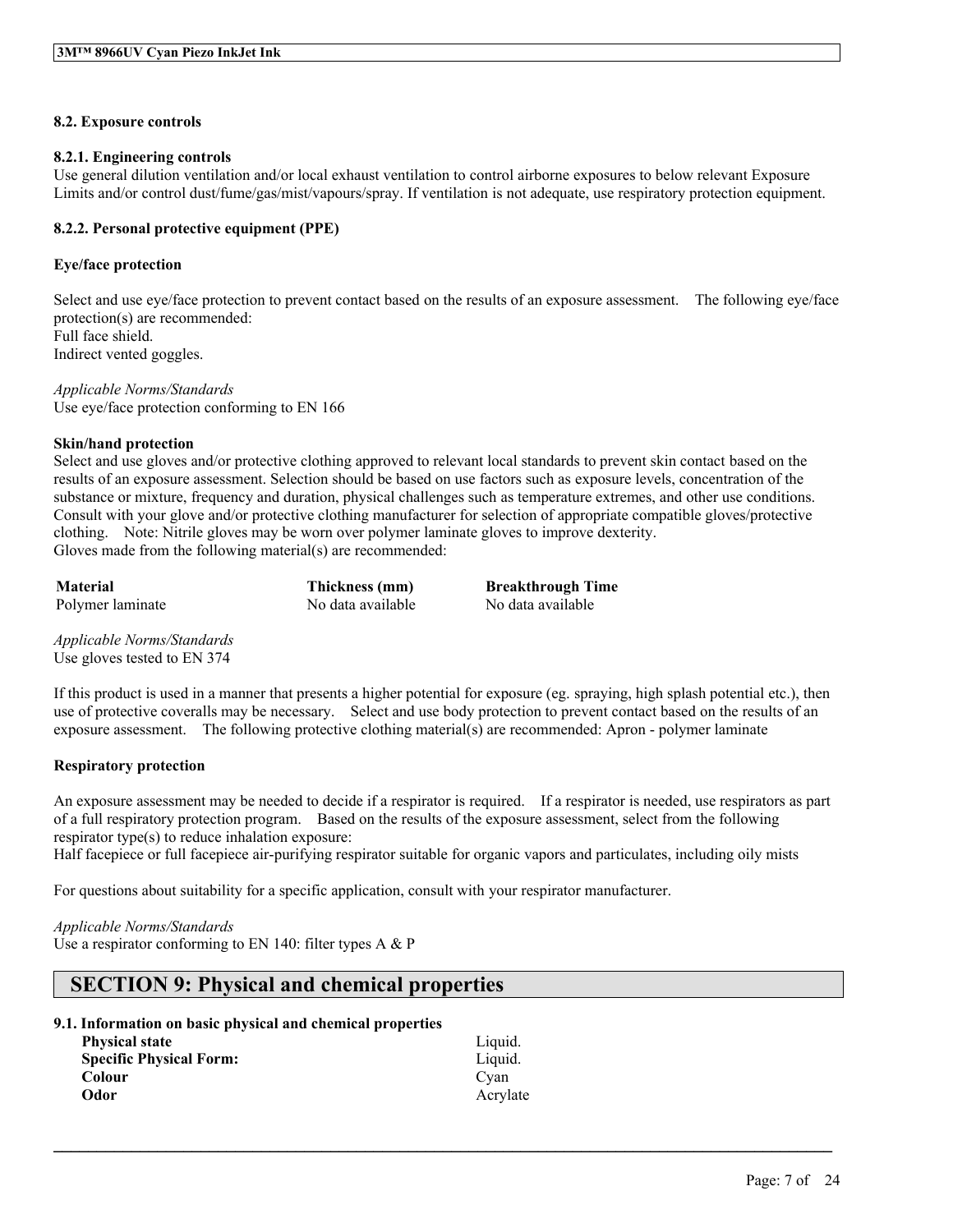**Odour threshold** *No data available.* **Melting point/freezing point** *Not applicable.* **Boiling point/boiling range** > 93.3 ºC **Flammability** (solid, gas) Not applicable. **Flammable Limits(LEL)** *No data available.* **Flammable Limits(UEL)** *No data available.* **Flash point**  $> 93.3$  °C [*Test Method:*Closed Cup] **Autoignition temperature** *No data available.* **Decomposition temperature** *No data available.* **Kinematic Viscosity** *No data available.* **Water solubility** Negligible **Solubility- non-water** *No data available.* **Partition coefficient: n-octanol/water** *No data available.* **Vapour pressure**  $\qquad \qquad \sim 1,333.2 \text{ Pa} \quad [\textcircled{a}, 20 \text{ °C}]$ **Density** 1.04 g/ml **Relative density** 1.04 [*Ref Std:*WATER=1] **Relative Vapor Density** > 1 [*Ref Std:*AIR=1]

**pH** *substance/mixture is non-soluble (in water)*

**9.2. Other information**

| 9.2.2 Other safety characteristics   |
|--------------------------------------|
| <b>EU Volatile Organic Compounds</b> |
| <b>Evaporation rate</b>              |
|                                      |

**EU Volatile Organic Compounds** *No data available.* **Evaporation rate** *No data available.* **Percent volatile** *No data available.*

# **SECTION 10: Stability and reactivity**

#### **10.1 Reactivity**

This material may be reactive with certain agents under certain conditions - see the remaining headings in this section

#### **10.2 Chemical stability**

Stable.

#### **10.3 Possibility of hazardous reactions**

Hazardous polymerisation may occur. (Upon depletion of inhibitor or exposure to heat)

#### **10.4 Conditions to avoid** Light.

## **10.5 Incompatible materials**

Strong oxidising agents.

# **10.6 Hazardous decomposition products**

**Substance Condition**

None known.

Refer to section 5.2 for hazardous decomposition products during combustion.

# **SECTION 11: Toxicological information**

The information below may not agree with the EU material classification in Section 2 and/or the ingredient classifications in Section 3 if specific ingredient classifications are mandated by a competent authority. In addition, statements and data presented in Section 11 are based on UN GHS calculation rules and classifications derived from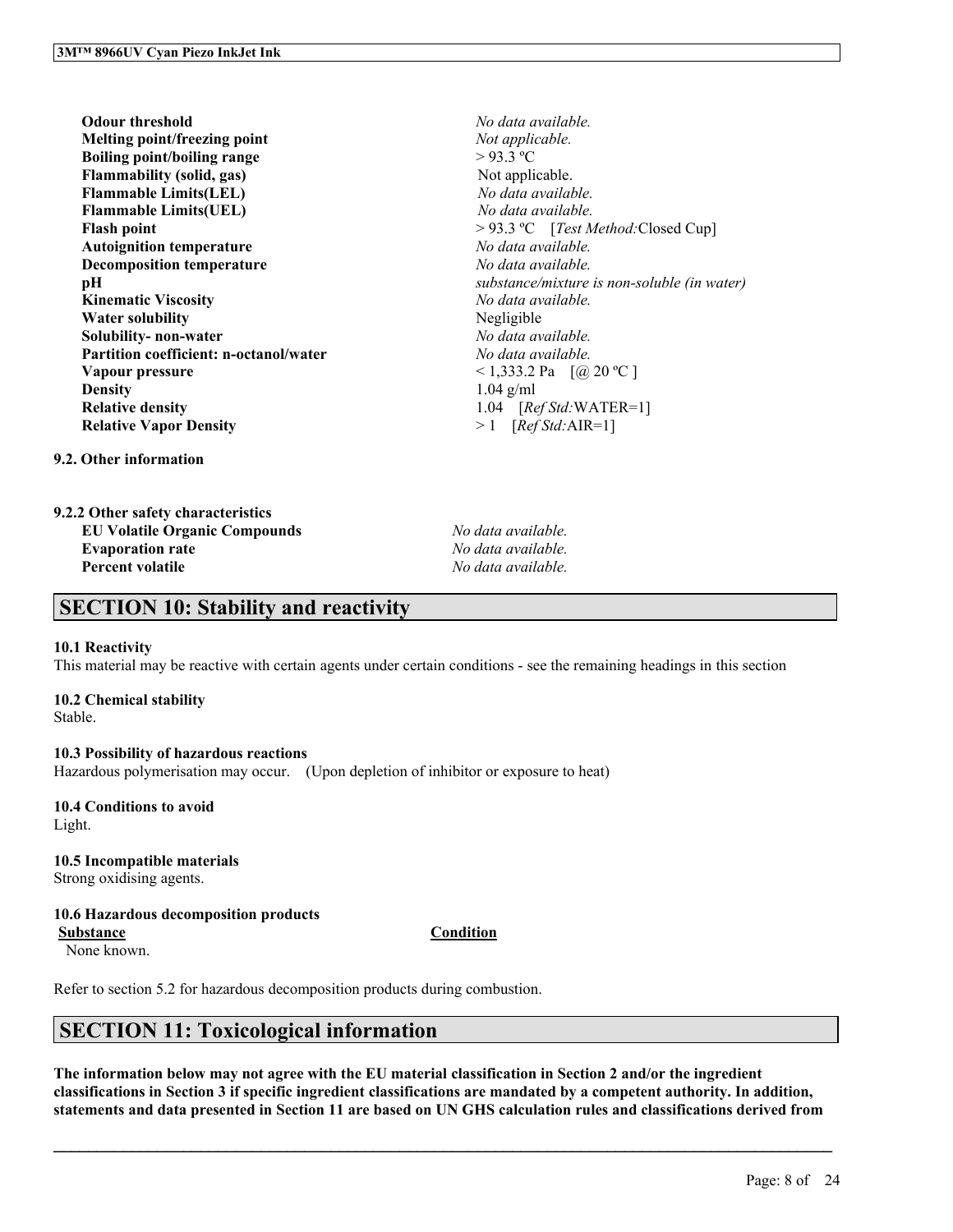**internal hazard assessments.**

#### **11.1. Information on hazard classes as defined in Regulation (EC) No 1272/2008**

#### **Signs and Symptoms of Exposure**

#### Based on test data and/or information on the components, this material may produce the following health effects:

#### **Inhalation**

Respiratory tract irritation: Signs/symptoms may include cough, sneezing, nasal discharge, headache, hoarseness, and nose and throat pain. May cause additional health effects (see below).

#### **Skin contact**

Skin Irritation: Signs/symptoms may include localised redness, swelling, itching, dryness, cracking, blistering, and pain. Allergic skin reaction (non-photo induced): Signs/symptoms may include redness, swelling, blistering, and itching. May cause additional health effects (see below).

#### **Eye contact**

Corrosive (eye burns): Signs/symptoms may include cloudy appearance of the cornea, chemical burns, severe pain, tearing, ulcerations, significantly impaired vision or complete loss of vision.

#### **Ingestion**

May be harmful if swallowed.

Gastrointestinal corrosion: Signs/symptoms may include severe mouth, throat and abdominal pain, nausea, vomiting, and diarrhea; blood in the faeces and/or vomitus may also be seen. May cause additional health effects (see below).

#### **Additional Health Effects:**

#### **Prolonged or repeated exposure may cause target organ effects:**

Kidney/Bladder effects: Signs/symptoms may include changes in urine production, abdominal or lower back pain, increased protein in urine, increased blood urea nitrogen (BUN), blood in urine, and painful urination. Dermal effects: Signs/symptoms may include redness, itching, acne, or bumps on the skin.

#### **Reproductive/Developmental Toxicity:**

Contains a chemical or chemicals which can cause birth defects or other reproductive harm.

#### **Carcinogenicity:**

Contains a chemical or chemicals which can cause cancer.

#### **Toxicological Data**

If a component is disclosed in section 3 but does not appear in a table below, either no data are available for that endpoint or the data are not sufficient for classification.

#### **Acute Toxicity**

| Name                                                | Route     | <b>Species</b> | Value                                                |
|-----------------------------------------------------|-----------|----------------|------------------------------------------------------|
| Overall product                                     | Dermal    |                | No data available; calculated $ATE > 5,000$ mg/kg    |
| Overall product                                     | Ingestion |                | No data available; calculated ATE2,000 - 5,000 mg/kg |
| exo-1,7,7-trimethylbicyclo[2.2.1]hept-2-yl acrylate | Dermal    | Rabbit         | $LD50 > 5,000$ mg/kg                                 |
| exo-1,7,7-trimethylbicyclo[2.2.1]hept-2-yl acrylate | Ingestion | Rat            | LD50 $4,350$ mg/kg                                   |
| isooctyl acrylate                                   | Dermal    | Rabbit         | $LD50 > 2,000$ mg/kg                                 |
| isooctyl acrylate                                   | Ingestion | Rat            | $LD50 > 5,000$ mg/kg                                 |
| Tetrahydrofurfuryl acrylate                         | Ingestion | Rat            | LD50<br>$882 \text{ mg/kg}$                          |
| hexamethylene diacrylate                            | Dermal    | Rabbit         | LD50<br>$3,636$ mg/kg                                |
| hexamethylene diacrylate                            | Ingestion | Rat            | $LD50 > 5,000$ mg/kg                                 |
| $dipheny I(2,4,6-trimethylbenzoyl)phosphine oxide$  | Dermal    | Professio      | LD50 estimated to be $> 5,000$ mg/kg                 |
|                                                     |           | nal            |                                                      |
|                                                     |           | judgeme        |                                                      |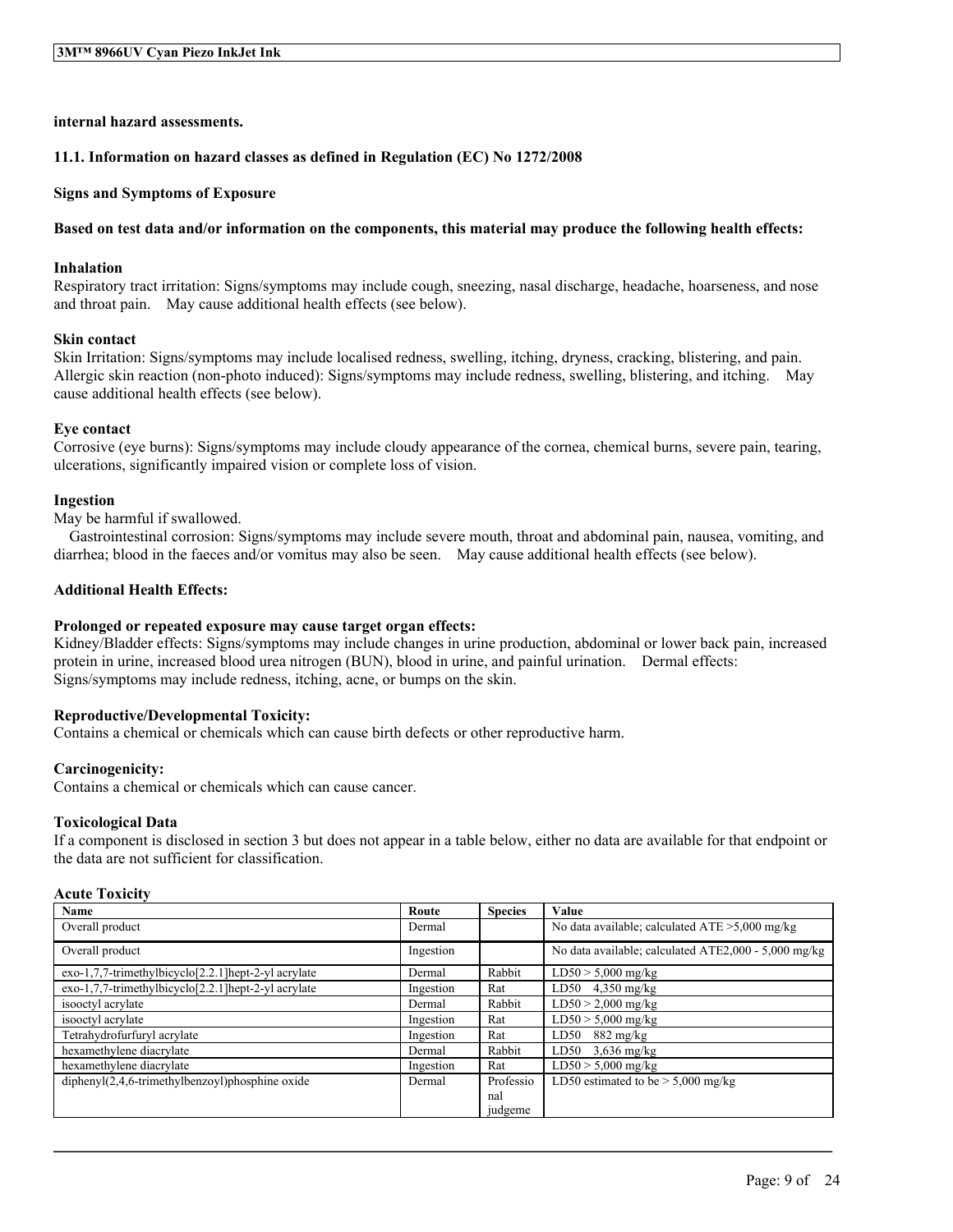|                                                         |             | nt     |                                      |
|---------------------------------------------------------|-------------|--------|--------------------------------------|
| $dipheny$ $(2,4,6-trimethylbenzov1)phosphine oxide$     | Ingestion   | Rat    | $LD50 > 5,000$ mg/kg                 |
| Benzophenone                                            | Dermal      | Rabbit | LD50 $3,535$ mg/kg                   |
| Benzophenone                                            | Ingestion   | Rat    | $1,900$ mg/kg<br>LD50                |
| 29H, 31H-phthalocyaninato(2-)-N29, N30, N31, N32 copper | Dermal      |        | LD50 estimated to be $>$ 5,000 mg/kg |
| 29H, 31H-phthalocyaninato(2-)-N29, N30, N31, N32 copper | Ingestion   | Rat    | LD50<br>$10,000$ mg/kg               |
| toluene                                                 | Dermal      | Rat    | $12,000$ mg/kg<br>LD50               |
| toluene                                                 | Inhalation- | Rat    | LC50<br>$30 \text{ mg/l}$            |
|                                                         | Vapour (4   |        |                                      |
|                                                         | hours)      |        |                                      |
| toluene                                                 | Ingestion   | Rat    | LD50<br>$5,550$ mg/kg                |
| acrylic acid                                            | Dermal      | Rabbit | $LD50 > 2,000$ mg/kg                 |
| acrylic acid                                            | Inhalation- | Rat    | $LC50$ 3.8 mg/l                      |
|                                                         | Dust/Mist   |        |                                      |
|                                                         | (4 hours)   |        |                                      |
| acrylic acid                                            | Ingestion   | Rat    | LD50<br>$1,250$ mg/kg                |

ATE = acute toxicity estimate

# **Skin Corrosion/Irritation**

| Name                                                                 | <b>Species</b> | Value                     |
|----------------------------------------------------------------------|----------------|---------------------------|
|                                                                      |                |                           |
| Overall product                                                      | Professio      | Irritant                  |
|                                                                      | nal            |                           |
|                                                                      | judgemen       |                           |
|                                                                      |                |                           |
| $exo-1,7,7-$ trimethylbicyclo $[2.2.1]$ hept-2-yl acrylate           | Rabbit         | Minimal irritation        |
| isooctyl acrylate                                                    | In vitro       | No significant irritation |
|                                                                      | data           |                           |
| Tetrahydrofurfuryl acrylate                                          | Rabbit         | Corrosive                 |
| 2-Propenoic acid, 1,6-hexanediyl ester, polymer with 2-aminoethanol  | similar        | Irritant                  |
|                                                                      | compoun        |                           |
|                                                                      | ds             |                           |
| 2-Propenoic acid, 2-hydroxyethyl ester, polymer with 5-isocyanato-1- | similar        | Irritant                  |
| (isocyanatomethyl)-1,3,3-trimethylcyclohexane, 2-oxepanone and 2,2'- | compoun        |                           |
| oxybis[ethanol]                                                      | ds             |                           |
| hexamethylene diacrylate                                             | Rabbit         | Irritant                  |
| $diphenyl(2,4,6-trimethylbenzoyl)phosphine oxide$                    | Rabbit         | No significant irritation |
| Benzophenone                                                         | Rabbit         | No significant irritation |
| 29H, 31H-phthalocyaninato(2-)-N29, N30, N31, N32 copper              | Rabbit         | No significant irritation |
| toluene                                                              | Rabbit         | Irritant                  |
| acrylic acid                                                         | Rabbit         | Corrosive                 |

# **Serious Eye Damage/Irritation**

| Name                                                                 | <b>Species</b> | Value                     |
|----------------------------------------------------------------------|----------------|---------------------------|
|                                                                      |                |                           |
| exo-1,7,7-trimethylbicyclo[2.2.1]hept-2-yl acrylate                  | Rabbit         | Mild irritant             |
| isooctyl acrylate                                                    | similar        | Mild irritant             |
|                                                                      | health         |                           |
|                                                                      | hazards        |                           |
| Tetrahydrofurfuryl acrylate                                          | Rabbit         | Corrosive                 |
| 2-Propenoic acid, 1,6-hexanediyl ester, polymer with 2-aminoethanol  | similar        | Severe irritant           |
|                                                                      | compoun        |                           |
|                                                                      | ds             |                           |
| 2-Propenoic acid, 2-hydroxyethyl ester, polymer with 5-isocyanato-1- | similar        | Severe irritant           |
| (isocyanatomethyl)-1,3,3-trimethylcyclohexane, 2-oxepanone and 2,2'- | compoun        |                           |
| oxybis[ethanol]                                                      | ds             |                           |
| hexamethylene diacrylate                                             | Rabbit         | Moderate irritant         |
| $diphenyl(2,4,6-trimethylbenzoyl)phosphine oxide$                    | Rabbit         | No significant irritation |
| Benzophenone                                                         | Rabbit         | Mild irritant             |
| 29H, 31H-phthalocyaninato(2-)-N29, N30, N31, N32 copper              | Rabbit         | No significant irritation |
| Camphene                                                             | Rabbit         | Moderate irritant         |
| toluene                                                              | Rabbit         | Moderate irritant         |
| acrylic acid                                                         | Rabbit         | Corrosive                 |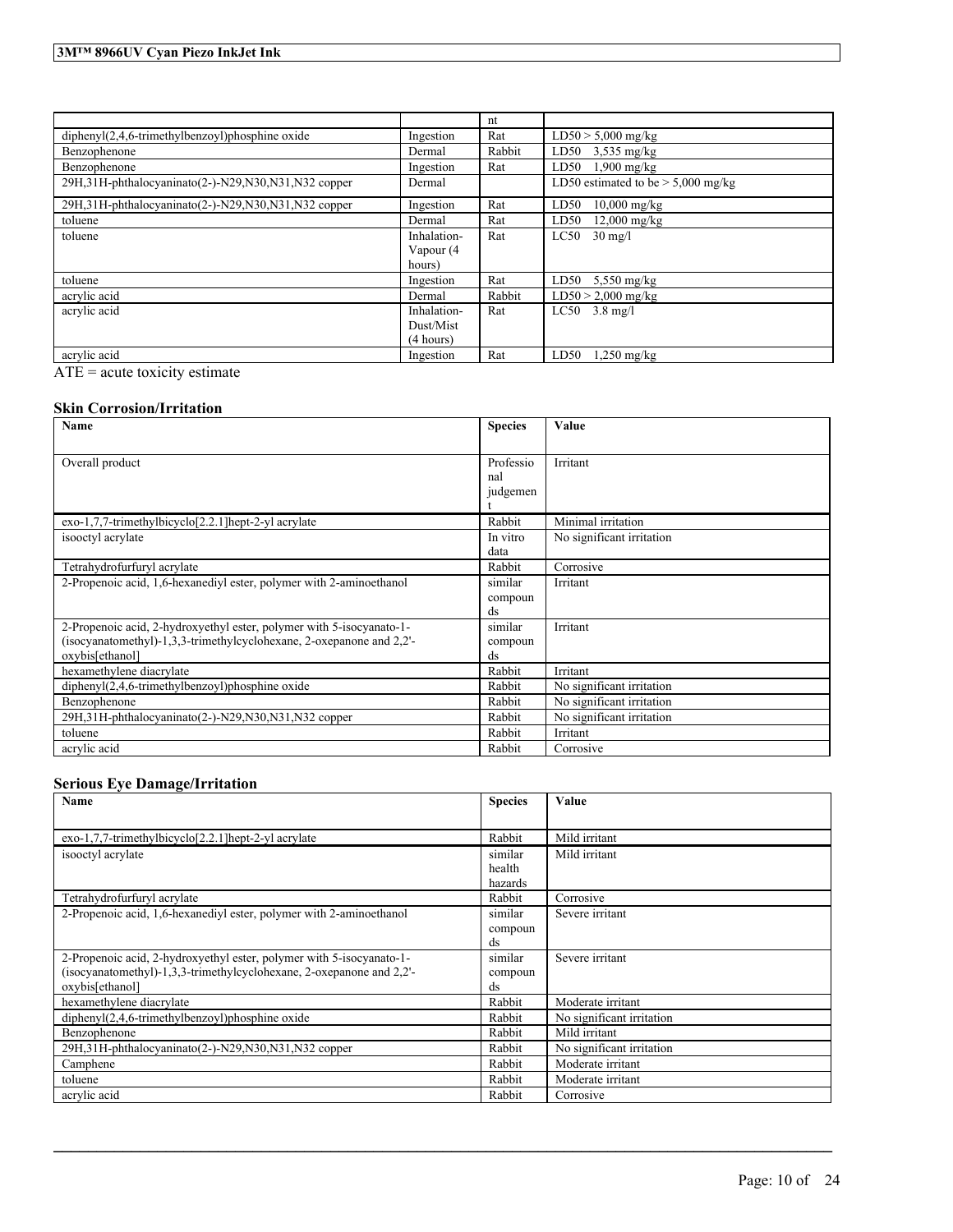# **Skin Sensitisation**

| Name                                                                | <b>Species</b> | Value          |
|---------------------------------------------------------------------|----------------|----------------|
|                                                                     |                |                |
| $exo-1,7,7-$ trimethylbicyclo $[2.2.1]$ hept-2-yl acrylate          | Mouse          | Sensitising    |
| isooctyl acrylate                                                   | Mouse          | Sensitising    |
| Tetrahydrofurfuryl acrylate                                         | Professio      | Sensitising    |
|                                                                     | nal            |                |
|                                                                     | judgemen       |                |
|                                                                     |                |                |
| 2-Propenoic acid, 1,6-hexanediyl ester, polymer with 2-aminoethanol | similar        | Sensitising    |
|                                                                     | compoun        |                |
|                                                                     | ds             |                |
| hexamethylene diacrylate                                            | Guinea         | Sensitising    |
|                                                                     | pig            |                |
| diphenyl(2,4,6-trimethylbenzoyl)phosphine oxide                     | Mouse          | Sensitising    |
| Benzophenone                                                        | Guinea         | Not classified |
|                                                                     | pig            |                |
| 29H, 31H-phthalocyaninato(2-)-N29, N30, N31, N32 copper             | Human          | Not classified |
| toluene                                                             | Guinea         | Not classified |
|                                                                     | pig            |                |
| acrylic acid                                                        | Guinea         | Not classified |
|                                                                     | pig            |                |

# **Respiratory Sensitisation**

For the component/components, either no data is currently available or the data is not sufficient for classification.

# **Germ Cell Mutagenicity**

| Name                                                                | Route    | Value                                                                           |
|---------------------------------------------------------------------|----------|---------------------------------------------------------------------------------|
|                                                                     |          |                                                                                 |
| $exo-1,7,7-$ trimethylbicyclo <sup>[2.2.1]</sup> hept-2-yl acrylate | In Vitro | Not mutagenic                                                                   |
| isooctyl acrylate                                                   | In Vitro | Some positive data exist, but the data are not<br>sufficient for classification |
| Tetrahydrofurfuryl acrylate                                         | In Vitro | Not mutagenic                                                                   |
| hexamethylene diacrylate                                            | In Vitro | Some positive data exist, but the data are not                                  |
|                                                                     |          | sufficient for classification                                                   |
| $dipheny I(2,4,6-trimethylbenzoyl)phosphine oxide$                  | In Vitro | Not mutagenic                                                                   |
| Benzophenone                                                        | In Vitro | Not mutagenic                                                                   |
| Benzophenone                                                        | In vivo  | Not mutagenic                                                                   |
| 29H, 31H-phthalocyaninato(2-)-N29, N30, N31, N32 copper             | In Vitro | Not mutagenic                                                                   |
| toluene                                                             | In Vitro | Not mutagenic                                                                   |
| toluene                                                             | In vivo  | Not mutagenic                                                                   |
| acrylic acid                                                        | In vivo  | Not mutagenic                                                                   |
| acrylic acid                                                        | In Vitro | Some positive data exist, but the data are not<br>sufficient for classification |

### **Carcinogenicity**

| Name                                                    | Route      | <b>Species</b> | Value                                                                           |
|---------------------------------------------------------|------------|----------------|---------------------------------------------------------------------------------|
| isooctyl acrylate                                       | Dermal     | Mouse          | Not carcinogenic                                                                |
| hexamethylene diacrylate                                | Dermal     | Mouse          | Not carcinogenic                                                                |
| Benzophenone                                            | Dermal     | Multiple       | Not carcinogenic                                                                |
|                                                         |            | animal         |                                                                                 |
|                                                         |            | species        |                                                                                 |
| Benzophenone                                            | Ingestion  | Multiple       | Carcinogenic.                                                                   |
|                                                         |            | animal         |                                                                                 |
|                                                         |            | species        |                                                                                 |
| 29H, 31H-phthalocyaninato(2-)-N29, N30, N31, N32 copper | Ingestion  | Mouse          | Not carcinogenic                                                                |
| toluene                                                 | Dermal     | Mouse          | Some positive data exist, but the data are not<br>sufficient for classification |
| toluene                                                 | Ingestion  | Rat            | Some positive data exist, but the data are not<br>sufficient for classification |
| toluene                                                 | Inhalation | Mouse          | Some positive data exist, but the data are not<br>sufficient for classification |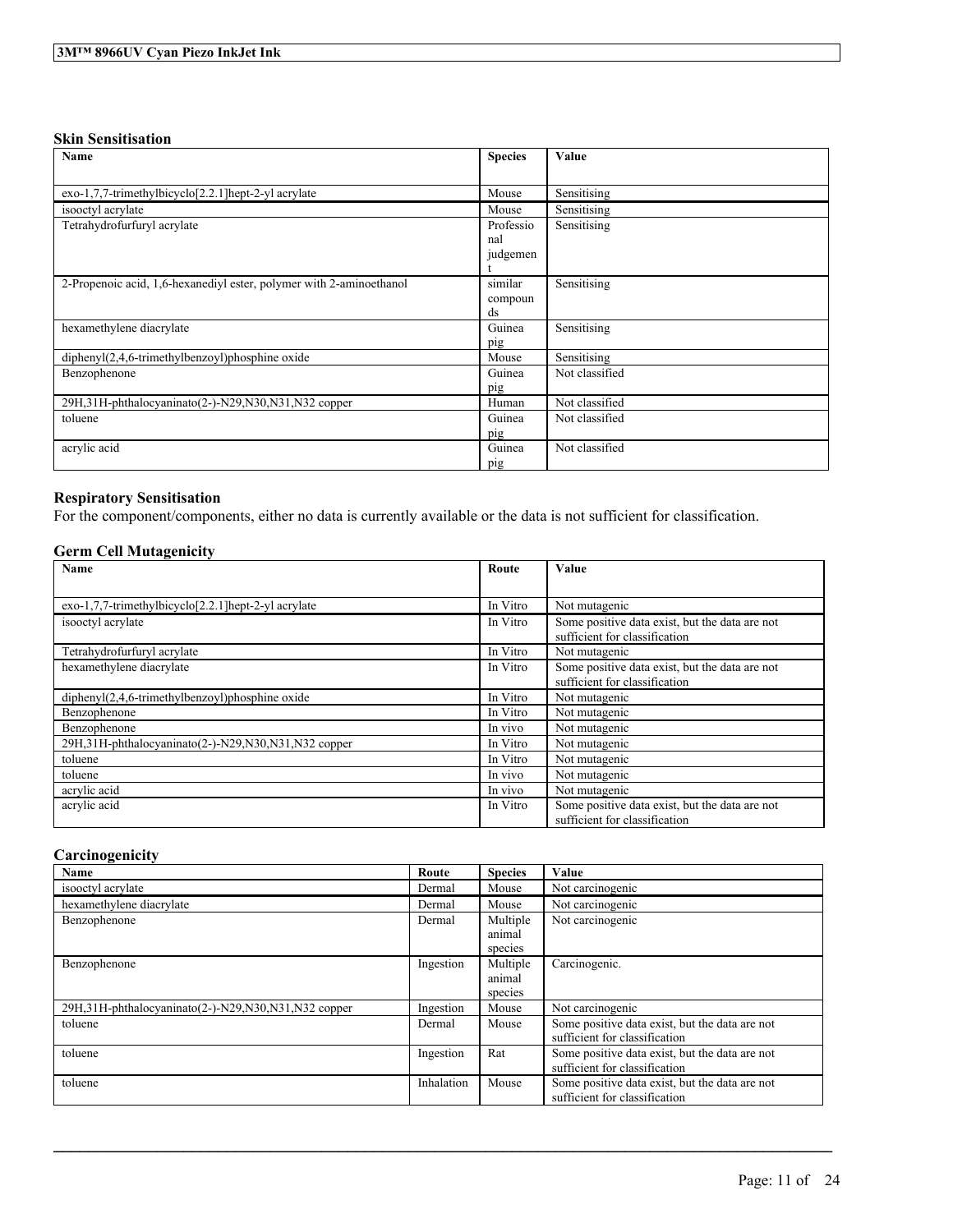# **3M™ 8966UV Cyan Piezo InkJet Ink**

| acrylic acid | Ingestion | Rat   | Not.<br>carcinogenic                                                                                      |
|--------------|-----------|-------|-----------------------------------------------------------------------------------------------------------|
| acrylic acid | Dermal    | Mouse | e data exist.<br>. but the<br>data are not<br>Some positive<br>$\sim$<br>classification<br>sufficient for |

# **Reproductive Toxicity**

# **Reproductive and/or Developmental Effects**

| Name                                                       | Route             | Value                                  | <b>Species</b> | <b>Test result</b>                    | <b>Exposure</b><br><b>Duration</b>    |
|------------------------------------------------------------|-------------------|----------------------------------------|----------------|---------------------------------------|---------------------------------------|
| exo-1,7,7-trimethylbicyclo[2.2.1]hept-2-yl<br>acrylate     | Ingestion         | Not classified for male reproduction   | Rat            | <b>NOAEL 500</b><br>mg/kg/day         | 31 days                               |
| exo-1,7,7-trimethylbicyclo[2.2.1]hept-2-yl<br>acrylate     | Ingestion         | Not classified for female reproduction | Rat            | <b>NOAEL 100</b><br>mg/kg/day         | premating<br>into lactation           |
| $exo-1,7,7-trimethylbicyclo[2.2.1]hept-2-yl$<br>acrylate   | Ingestion         | Not classified for development         | Rat            | <b>NOAEL 100</b><br>mg/kg/day         | premating<br>into lactation           |
| isooctyl acrylate                                          | Dermal            | Not classified for female reproduction | Rat            | <b>NOAEL 57</b><br>mg/kg/day          | premating $\&$<br>during<br>gestation |
| isooctyl acrylate                                          | Dermal            | Not classified for male reproduction   | Rat            | <b>NOAEL 57</b><br>mg/kg/day          | premating $\&$<br>during<br>gestation |
| isooctyl acrylate                                          | Dermal            | Not classified for development         | Rat            | <b>NOAEL 57</b><br>mg/kg/day          | premating &<br>during<br>gestation    |
| isooctyl acrylate                                          | Ingestion         | Not classified for development         | Rat            | <b>NOAEL</b><br>1,000<br>mg/kg/day    | during<br>organogenesis               |
| Tetrahydrofurfuryl acrylate                                | Ingestion         | Toxic to female reproduction           | Rat            | $NOAEL$ 50<br>mg/kg/day               | premating<br>into lactation           |
| Tetrahydrofurfuryl acrylate                                | Dermal            | Toxic to male reproduction             | Rat            | <b>NOAEL 100</b><br>mg/kg/day         | 90 days                               |
| Tetrahydrofurfuryl acrylate                                | Ingestion         | Toxic to male reproduction             | Rat            | <b>NOAEL 35</b><br>mg/kg/day          | 90 days                               |
| Tetrahydrofurfuryl acrylate                                | Inhalation        | Toxic to male reproduction             | Rat            | NOAEL 0.6<br>mg/l                     | 90 days                               |
| Tetrahydrofurfuryl acrylate                                | Ingestion         | Toxic to development                   | Rat            | <b>NOAEL 50</b><br>mg/kg/day          | premating<br>into lactation           |
| hexamethylene diacrylate                                   | Not<br>specified. | Not classified for development         | Rat            | <b>NOAEL 750</b><br>mg/kg/day         | during<br>organogenesis               |
| diphenyl(2,4,6-trimethylbenzoyl)phosphine<br>oxide         | Ingestion         | Not classified for development         | Rat            | <b>NOAEL 150</b><br>mg/kg/day         | during<br>gestation                   |
| $diphenyl(2,4,6-trimethylbenzoyl)phosphine$<br>oxide       | Ingestion         | Toxic to female reproduction           | Rat            | <b>NOAEL 200</b><br>mg/kg/day         | premating<br>into lactation           |
| diphenyl(2,4,6-trimethylbenzoyl)phosphine<br>oxide         | Ingestion         | Toxic to male reproduction             | Rat            | <b>NOAEL 60</b><br>mg/kg/day          | 85 days                               |
| Benzophenone                                               | Ingestion         | Not classified for female reproduction | Rat            | NOAEL 100<br>mg/kg/day                | 2 generation                          |
| Benzophenone                                               | Ingestion         | Not classified for male reproduction   | Rat            | <b>NOAEL 80</b><br>mg/kg/day          | 2 generation                          |
| Benzophenone                                               | Ingestion         | Not classified for development         | Rabbit         | <b>NOAEL 25</b><br>mg/kg/day          | during<br>gestation                   |
| 29H,31H-phthalocyaninato(2-)-<br>N29, N30, N31, N32 copper | Ingestion         | Not classified for female reproduction | Rat            | <b>NOAEL</b><br>1,000<br>mg/kg/day    | premating<br>into lactation           |
| 29H,31H-phthalocyaninato(2-)-<br>N29, N30, N31, N32 copper | Ingestion         | Not classified for male reproduction   | Rat            | <b>NOAEL</b><br>1,000<br>mg/kg/day    | 42 days                               |
| 29H,31H-phthalocyaninato(2-)-<br>N29, N30, N31, N32 copper | Ingestion         | Not classified for development         | Rat            | <b>NOAEL</b><br>1,000<br>mg/kg/day    | premating<br>into lactation           |
| toluene                                                    | Inhalation        | Not classified for female reproduction | Human          | <b>NOAEL Not</b><br>available         | occupational<br>exposure              |
| toluene                                                    | Inhalation        | Not classified for male reproduction   | Rat            | $\overline{\text{NOAEL}}$ 2.3<br>mg/l | 1 generation                          |
| toluene                                                    | Ingestion         | Toxic to development                   | Rat            | <b>LOAEL 520</b><br>mg/kg/day         | during<br>gestation                   |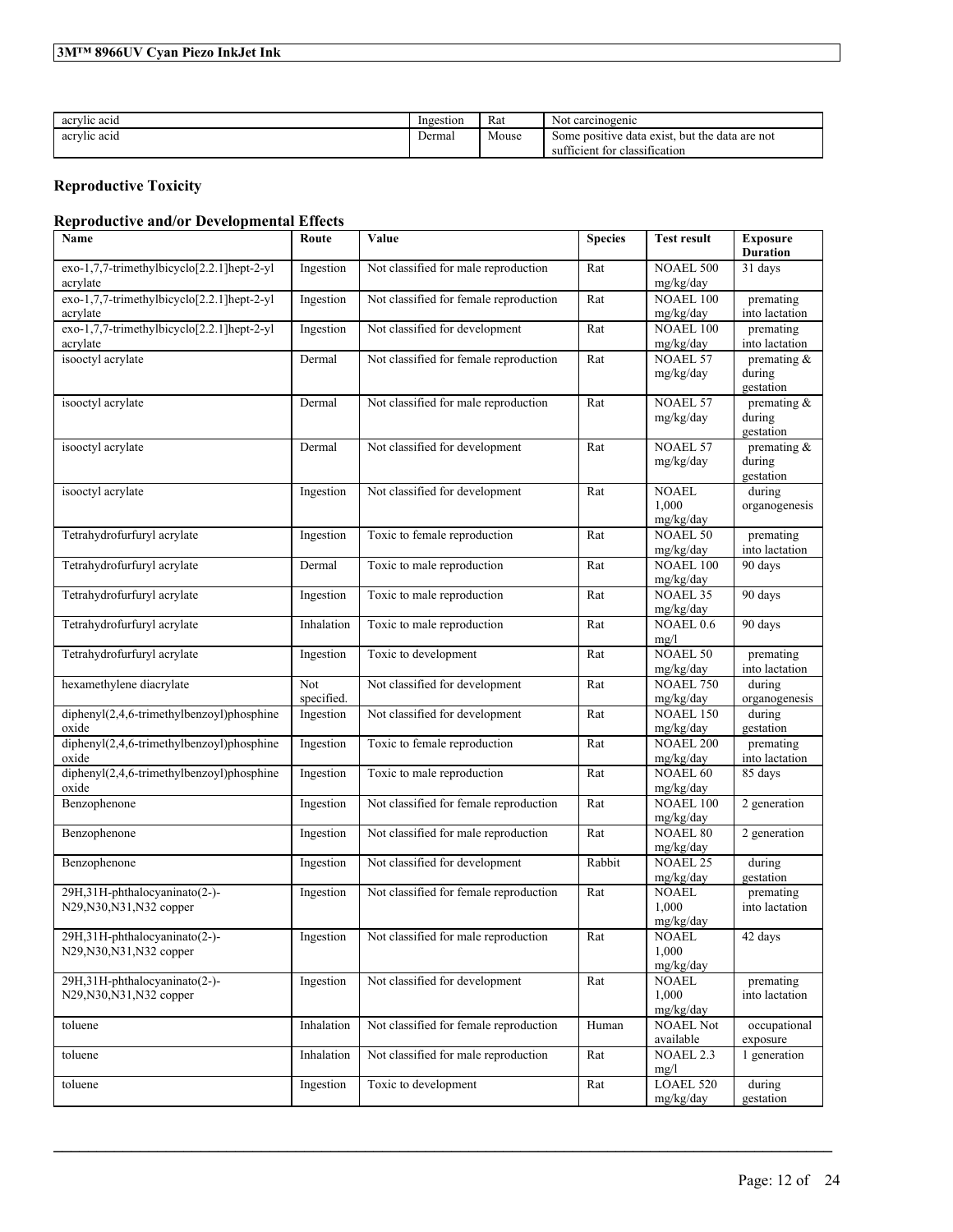| toluene      | Inhalation | Toxic to development                   | Human | <b>NOAEL Not</b><br>available | poisoning<br>and/or abuse |
|--------------|------------|----------------------------------------|-------|-------------------------------|---------------------------|
| acrylic acid | Ingestion  | Not classified for female reproduction | Rat   | NOAEL 460<br>mg/kg/day        | 2 generation              |
| acrylic acid | Ingestion  | Not classified for male reproduction   | Rat   | NOAEL 460<br>mg/kg/day        | 2 generation              |
| acrylic acid | Inhalation | Not classified for development         | Rat   | NOAEL 1.1<br>mg/l             | during<br>organogenesis   |
| acrylic acid | Ingestion  | Not classified for development         | Rat   | NOAEL 53<br>mg/kg/day         | 2 generation              |

# **Target Organ(s)**

# **Specific Target Organ Toxicity - single exposure**

| <b>Name</b>                                                                                                                                                                            | Route      | <b>Target Organ(s)</b>               | Value                                                                              | <b>Species</b>               | <b>Test result</b>            | <b>Exposure</b><br><b>Duration</b> |
|----------------------------------------------------------------------------------------------------------------------------------------------------------------------------------------|------------|--------------------------------------|------------------------------------------------------------------------------------|------------------------------|-------------------------------|------------------------------------|
| isooctyl acrylate                                                                                                                                                                      | Inhalation | respiratory irritation               | Not classified                                                                     | Human                        | <b>NOAEL Not</b><br>available | occupational<br>exposure           |
| isooctyl acrylate                                                                                                                                                                      | Ingestion  | central nervous<br>system depression | Not classified                                                                     | Rat                          | NOAEL<br>$5,000$ mg/kg        |                                    |
| Tetrahydrofurfuryl acrylate                                                                                                                                                            | Inhalation | respiratory irritation               | May cause respiratory irritation                                                   | Human<br>and<br>animal       | <b>NOAEL Not</b><br>available |                                    |
| 2-Propenoic acid, 1,6-<br>hexanediyl ester, polymer<br>with 2-aminoethanol                                                                                                             | Inhalation | respiratory irritation               | Some positive data exist, but the<br>data are not sufficient for<br>classification | similar<br>health<br>hazards | <b>NOAEL Not</b><br>available |                                    |
| 2-Propenoic acid, 2-<br>hydroxyethyl ester,<br>polymer with 5-isocyanato-<br>1-(isocyanatomethyl)-<br>$1, 3, 3-$<br>trimethylcyclohexane, 2-<br>oxepanone and 2,2'-<br>oxybis[ethanol] | Inhalation | respiratory irritation               | Some positive data exist, but the<br>data are not sufficient for<br>classification | similar<br>health<br>hazards | <b>NOAEL Not</b><br>available |                                    |
| hexamethylene diacrylate                                                                                                                                                               | Inhalation | respiratory irritation               | Some positive data exist, but the<br>data are not sufficient for<br>classification | Human                        | <b>NOAEL Not</b><br>available |                                    |
| toluene                                                                                                                                                                                | Inhalation | central nervous<br>system depression | May cause drowsiness or<br>dizziness                                               | Human                        | NOAEL Not<br>available        |                                    |
| toluene                                                                                                                                                                                | Inhalation | respiratory irritation               | Some positive data exist, but the<br>data are not sufficient for<br>classification | Human                        | <b>NOAEL Not</b><br>available |                                    |
| toluene                                                                                                                                                                                | Inhalation | immune system                        | Not classified                                                                     | Mouse                        | <b>NOAEL</b><br>$0.004$ mg/l  | 3 hours                            |
| toluene                                                                                                                                                                                | Ingestion  | central nervous<br>system depression | May cause drowsiness or<br>dizziness                                               | Human                        | NOAEL Not<br>available        | poisoning<br>and/or abuse          |
| acrylic acid                                                                                                                                                                           | Inhalation | respiratory irritation               | Some positive data exist, but the<br>data are not sufficient for<br>classification | Human                        | NOAEL Not<br>available        |                                    |

# **Specific Target Organ Toxicity - repeated exposure**

| Name                                                              | Route     | <b>Target Organ(s)</b>                                                                                                                                                             | Value          | <b>Species</b> | <b>Test result</b>            | <b>Exposure</b><br><b>Duration</b>    |
|-------------------------------------------------------------------|-----------|------------------------------------------------------------------------------------------------------------------------------------------------------------------------------------|----------------|----------------|-------------------------------|---------------------------------------|
| $exo-1.7.7-$<br>trimethylbicyclo $[2.2.1]$ hep<br>t-2-yl acrylate | Ingestion | gastrointestinal tract<br>immune system  <br>kidney and/or<br>bladder   heart  <br>endocrine system  <br>hematopoietic<br>system   liver  <br>nervous system<br>respiratory system | Not classified | Rat            | <b>NOAEL 500</b><br>mg/kg/day | 31 days                               |
| isooctyl acrylate                                                 | Dermal    | heart   endocrine<br>system  <br>hematopoietic<br>system   liver                                                                                                                   | Not classified | Rat            | <b>NOAEL 57</b><br>mg/kg/day  | premating $\&$<br>during<br>gestation |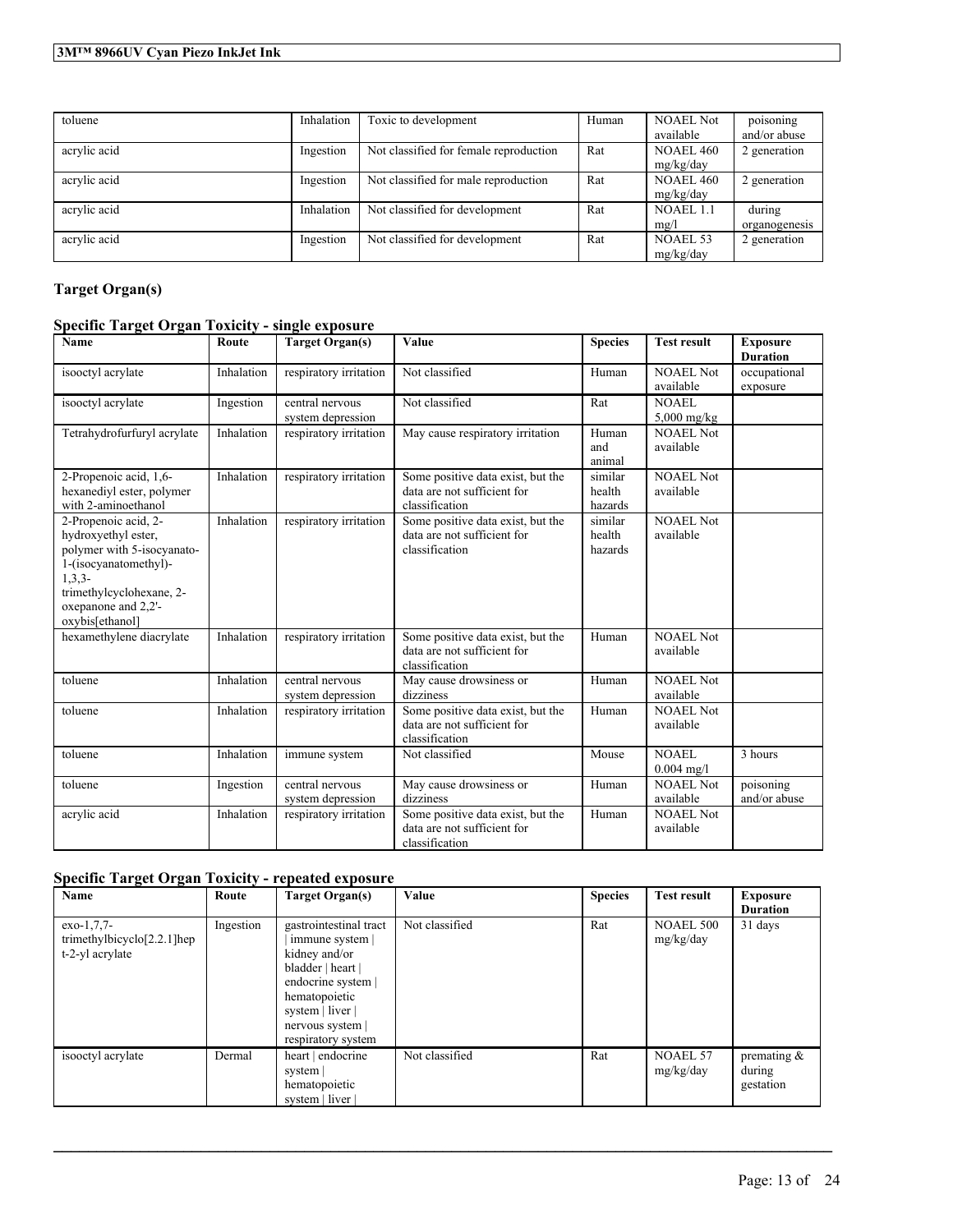|                                                                             |            | immune system<br>nervous system<br>kidney and/or<br>bladder   respiratory<br>system                                                                                                                                                       |                                                                                    |                               |                                    |                           |
|-----------------------------------------------------------------------------|------------|-------------------------------------------------------------------------------------------------------------------------------------------------------------------------------------------------------------------------------------------|------------------------------------------------------------------------------------|-------------------------------|------------------------------------|---------------------------|
| isooctyl acrylate                                                           | Ingestion  | endocrine system<br>liver   kidney and/or<br>bladder   heart  <br>bone, teeth, nails,<br>and/or hair  <br>hematopoietic<br>system   immune<br>system   muscles  <br>nervous system  <br>eyes   respiratory<br>system   vascular<br>system | Not classified                                                                     | Rat                           | <b>NOAEL 600</b><br>mg/kg/day      | 90 days                   |
| hexamethylene diacrylate                                                    | Dermal     | skin                                                                                                                                                                                                                                      | May cause damage to organs<br>though prolonged or repeated<br>exposure             | Mouse                         | <b>LOAEL 70</b><br>mg/kg/day       | 80 weeks                  |
| diphenyl $(2,4,6$ -<br>trimethylbenzoyl)phosphin<br>e oxide                 | Ingestion  | skin   blood   liver  <br>kidney and/or<br>bladder   nervous<br>system                                                                                                                                                                    | Not classified                                                                     | Rat                           | <b>NOAEL</b><br>1.000<br>mg/kg/day | 90 days                   |
| Benzophenone                                                                | Ingestion  | kidney and/or<br>bladder                                                                                                                                                                                                                  | May cause damage to organs<br>though prolonged or repeated<br>exposure             | Rat                           | LOAEL 75<br>mg/kg/day              | 14 weeks                  |
| Benzophenone                                                                | Ingestion  | heart<br>hematopoietic<br>system   liver  <br>immune system  <br>endocrine system  <br>bone, teeth, nails,<br>and/or hair   nervous<br>system   eyes  <br>respiratory system                                                              | Not classified                                                                     | Rat                           | <b>NOAEL 850</b><br>mg/kg/day      | 14 weeks                  |
| 29H, 31H-<br>phthalocyaninato(2-)-<br>N29, N30, N31, N32 copper             | Ingestion  | endocrine system  <br>hematopoietic<br>system   respiratory<br>system                                                                                                                                                                     | Not classified                                                                     | Rat                           | <b>NOAEL</b><br>1,000<br>mg/kg/day | 28 days                   |
| 29H <sub>.31</sub> H-<br>phthalocyaninato(2-)-<br>N29, N30, N31, N32 copper | Ingestion  | kidney and/or<br>bladder                                                                                                                                                                                                                  | Not classified                                                                     | Multiple<br>animal<br>species | <b>NOAEL Not</b><br>available      | not available             |
| toluene                                                                     | Inhalation | auditory system  <br>eyes   olfactory<br>system                                                                                                                                                                                           | Causes damage to organs through<br>prolonged or repeated exposure                  | Human                         | <b>NOAEL Not</b><br>available      | poisoning<br>and/or abuse |
| toluene                                                                     | Inhalation | nervous system                                                                                                                                                                                                                            | May cause damage to organs<br>though prolonged or repeated<br>exposure             | Human                         | <b>NOAEL Not</b><br>available      | poisoning<br>and/or abuse |
| toluene                                                                     | Inhalation | respiratory system                                                                                                                                                                                                                        | Some positive data exist, but the<br>data are not sufficient for<br>classification | Rat                           | LOAEL <sub>2.3</sub><br>mg/l       | 15 months                 |
| toluene                                                                     | Inhalation | heart   liver   kidney<br>and/or bladder                                                                                                                                                                                                  | Not classified                                                                     | Rat                           | <b>NOAEL 11.3</b><br>mg/l          | 15 weeks                  |
| toluene                                                                     | Inhalation | endocrine system                                                                                                                                                                                                                          | Not classified                                                                     | Rat                           | $NOAEL$ 1.1<br>mg/l                | 4 weeks                   |
| toluene                                                                     | Inhalation | immune system                                                                                                                                                                                                                             | Not classified                                                                     | Mouse                         | <b>NOAEL Not</b><br>available      | 20 days                   |
| toluene                                                                     | Inhalation | bone, teeth, nails,<br>and/or hair                                                                                                                                                                                                        | Not classified                                                                     | Mouse                         | NOAEL 1.1<br>mg/l                  | 8 weeks                   |
| toluene                                                                     | Inhalation | hematopoietic<br>system   vascular<br>system                                                                                                                                                                                              | Not classified                                                                     | Human                         | <b>NOAEL Not</b><br>available      | occupational<br>exposure  |
| toluene                                                                     | Inhalation | gastrointestinal tract                                                                                                                                                                                                                    | Not classified                                                                     | Multiple<br>animal<br>species | <b>NOAEL 11.3</b><br>mg/l          | 15 weeks                  |
| toluene                                                                     | Ingestion  | nervous system                                                                                                                                                                                                                            | Some positive data exist, but the<br>data are not sufficient for                   | $\operatorname{Rat}$          | NOAEL 625<br>mg/kg/day             | 13 weeks                  |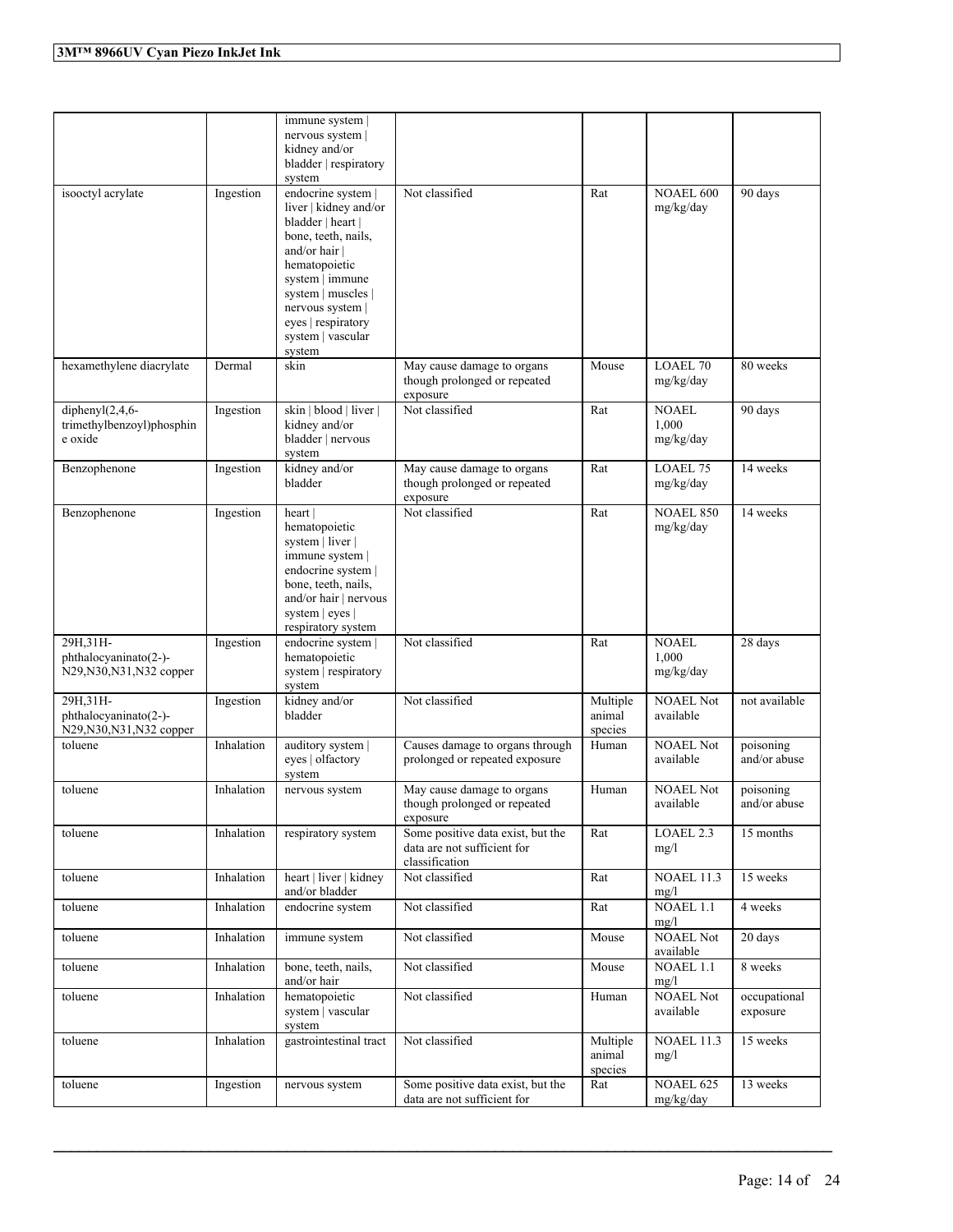|         |           |                       | classification |          |                  |          |
|---------|-----------|-----------------------|----------------|----------|------------------|----------|
| toluene | Ingestion | heart                 | Not classified | Rat      | NOAEL            | 13 weeks |
|         |           |                       |                |          | 2.500            |          |
|         |           |                       |                |          | mg/kg/day        |          |
| toluene | Ingestion | liver   kidney and/or | Not classified | Multiple | <b>NOAEL</b>     | 13 weeks |
|         |           | bladder               |                | animal   | 2.500            |          |
|         |           |                       |                | species  | mg/kg/day        |          |
| toluene | Ingestion | hematopoietic         | Not classified | Mouse    | <b>NOAEL 600</b> | 14 days  |
|         |           | system                |                |          | mg/kg/day        |          |
| toluene | Ingestion | endocrine system      | Not classified | Mouse    | <b>NOAEL 105</b> | 28 days  |
|         |           |                       |                |          | mg/kg/day        |          |
| toluene | Ingestion | immune system         | Not classified | Mouse    | <b>NOAEL 105</b> | 4 weeks  |
|         |           |                       |                |          | mg/kg/day        |          |

#### **Aspiration Hazard**

| $\mathbf{A}$<br>Name | $-1$<br>⁄ alue                            |
|----------------------|-------------------------------------------|
| toluene              | hazard<br>$\alpha$ nirotion<br>Asdifation |

Please contact the address or phone number listed on the first page of the SDS for additional toxicological information **on this material and/or its components.**

#### **11.2. Information on other hazards**

This material does not contain any substances that are assessed to be an endocrine disruptor for human health.

# **SECTION 12: Ecological information**

The information below may not agree with the EU material classification in Section 2 and/or the ingredient classifications in Section 3 if specific ingredient classifications are mandated by a competent authority. In addition, statements and data presented in Section 12 are based on UN GHS calculation rules and classifications derived from **3M assessments.**

### **12.1. Toxicity**

No product test data available.

| <b>Material</b>                                                  | $\overline{CAS}$ # | Organism         | <b>Type</b>  | <b>Exposure</b> | <b>Test endpoint</b> | <b>Test result</b>  |
|------------------------------------------------------------------|--------------------|------------------|--------------|-----------------|----------------------|---------------------|
| $exo-1.7.7-$<br>trimethylbicyclo $[2.2.1]$<br>hept-2-yl acrylate | 5888-33-5          | Green algae      | Experimental | 72 hours        | <b>EC50</b>          | $1.98 \text{ mg}/1$ |
| $exo-1.7.7-$<br>trimethylbicyclo[2.2.1]<br>hept-2-yl acrylate    | 5888-33-5          | Zebra Fish       | Experimental | 96 hours        | LC50                 | $0.704$ mg/l        |
| $exo-1,7,7-$<br>trimethylbicyclo[2.2.1]<br>hept-2-yl acrylate    | 5888-33-5          | Green Algae      | Experimental | 72 hours        | <b>NOEC</b>          | $0.405$ mg/l        |
| $exo-1.7.7-$<br>trimethylbicyclo[2.2.1]<br>hept-2-yl acrylate    | 5888-33-5          | Water flea       | Experimental | 21 days         | <b>NOEC</b>          | $0.092$ mg/l        |
| isooctyl acrylate                                                | 29590-42-9         | Green algae      | Estimated    | 72 hours        | <b>EC50</b>          | $0.535$ mg/l        |
| isooctyl acrylate                                                | 29590-42-9         | Activated sludge | Experimental | 3 hours         | <b>EC50</b>          | $>1,000$ mg/l       |
| isooctyl acrylate                                                | 29590-42-9         | Fathead minnow   | Experimental | 96 hours        | LC50                 | $0.67$ mg/l         |
| isooctyl acrylate                                                | 29590-42-9         | Water flea       | Experimental | 48 hours        | <b>EC50</b>          | $0.4$ mg/l          |
| isooctyl acrylate                                                | 29590-42-9         | Water flea       | Experimental | 21 days         | <b>NOEC</b>          | $0.065$ mg/l        |
| Tetrahydrofurfuryl<br>acrylate                                   | 2399-48-6          | Activated sludge | Experimental | 3 hours         | <b>EC50</b>          | 263.7 mg/l          |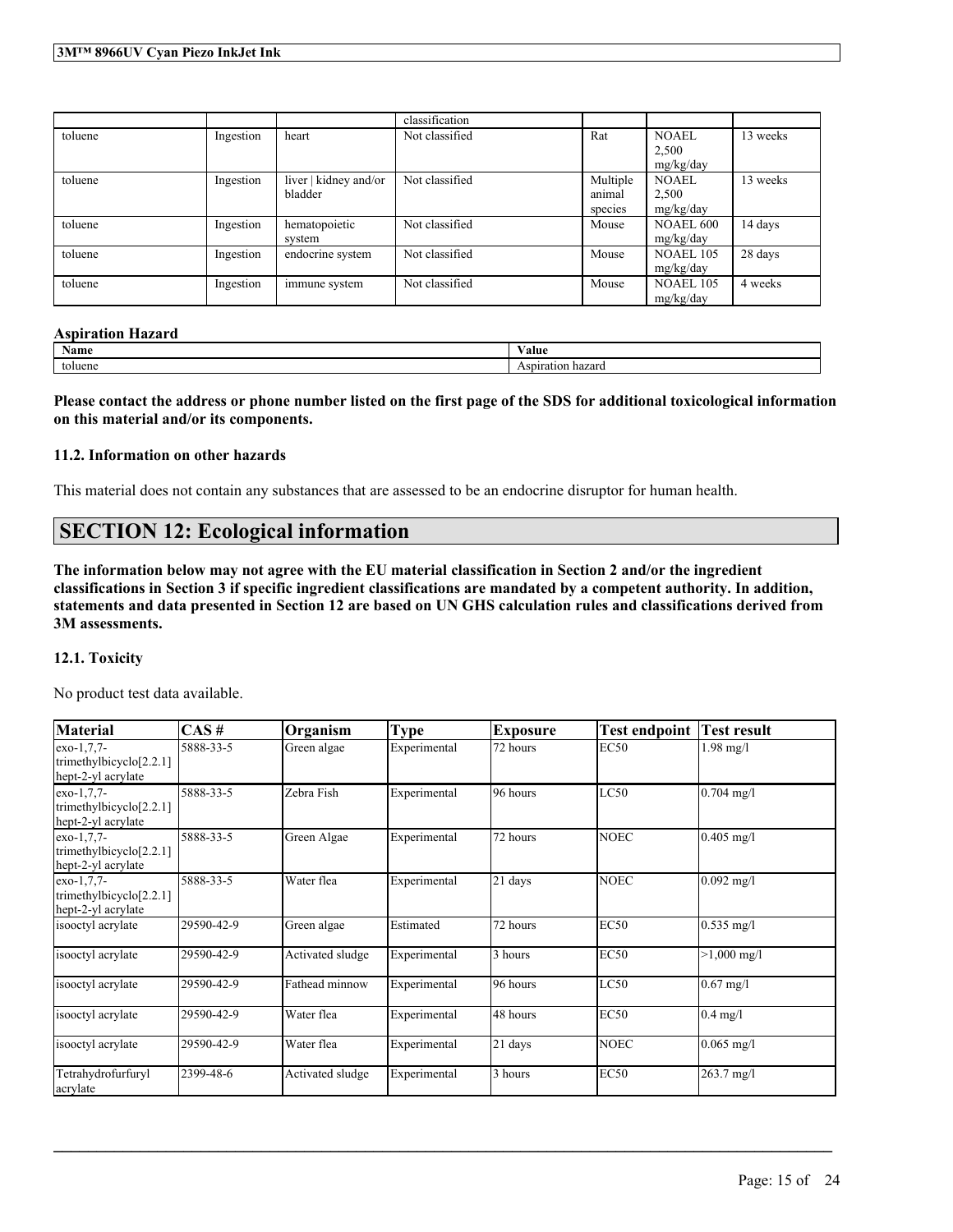| Tetrahydrofurfuryl<br>acrylate                                                                                                                                                          | 2399-48-6      | Green algae      | Experimental                                                | 72 hours   | EC50             | $3.92 \text{ mg}/1$  |
|-----------------------------------------------------------------------------------------------------------------------------------------------------------------------------------------|----------------|------------------|-------------------------------------------------------------|------------|------------------|----------------------|
| Tetrahydrofurfuryl<br>acrylate                                                                                                                                                          | 2399-48-6      | Water flea       | Experimental                                                | 48 hours   | <b>EC50</b>      | 37.7 mg/l            |
| Tetrahydrofurfuryl<br>acrylate                                                                                                                                                          | 2399-48-6      | Zebra Fish       | Experimental                                                | 96 hours   | LC50             | $7.32$ mg/l          |
| Tetrahydrofurfuryl<br>acrylate                                                                                                                                                          | 2399-48-6      | Green algae      | Experimental                                                | 72 hours   | EC10             | $2.48$ mg/l          |
| 2-Propenoic acid, 1,6-<br>hexanediyl ester,<br>polymer with 2-<br>aminoethanol                                                                                                          | 67906-98-3     |                  | Data not available<br>or insufficient for<br>classification |            |                  | N/A                  |
| 2-Propenoic acid, 2-<br>hydroxyethyl ester,<br>polymer with 5-<br>isocyanato-1-<br>(isocyanatomethyl)-<br>$1,3,3-$<br>trimethylcyclohexane,<br>2-oxepanone and 2,2'-<br>oxybis[ethanol] | 72162-39-1     |                  | Data not available<br>or insufficient for<br>classification |            |                  | N/A                  |
| hexamethylene<br>diacrylate                                                                                                                                                             | 13048-33-4     | Green Algae      | Experimental                                                | 72 hours   | <b>EC50</b>      | $2.33$ mg/l          |
| hexamethylene<br>diacrylate                                                                                                                                                             | 13048-33-4     | Medaka           | Experimental                                                | 96 hours   | LC50             | $0.38$ mg/l          |
| hexamethylene<br>diacrylate                                                                                                                                                             | 13048-33-4     | Water flea       | Experimental                                                | 48 hours   | <b>EC50</b>      | $2.7$ mg/l           |
| hexamethylene<br>diacrylate                                                                                                                                                             | 13048-33-4     | Green Algae      | Experimental                                                | 72 hours   | <b>NOEC</b>      | $0.9$ mg/l           |
| hexamethylene<br>diacrylate                                                                                                                                                             | 13048-33-4     | Medaka           | Experimental                                                | 39 days    | <b>NOEC</b>      | $0.072$ mg/l         |
| hexamethylene<br>diacrylate                                                                                                                                                             | 13048-33-4     | Water flea       | Experimental                                                | 21 days    | <b>NOEC</b>      | $0.14$ mg/l          |
| hexamethylene<br>diacrylate                                                                                                                                                             | 13048-33-4     | Activated sludge | Experimental                                                | 30 minutes | <b>EC50</b>      | 270 mg/l             |
| diphenyl $(2, 4, 6$ -<br>trimethylbenzoyl)phosp<br>hine oxide                                                                                                                           | 75980-60-8     | Activated sludge | Experimental                                                | 3 hours    | EC20             | $>1,000$ mg/l        |
| diphenyl $(2,4,6$ -<br>trimethylbenzoyl)phosp<br>hine oxide                                                                                                                             | 75980-60-8     | Common Carp      | Experimental                                                | 96 hours   | LC50             | $1.4$ mg/l           |
| diphenyl $(2,4,6$ -<br>trimethylbenzoyl)phosp<br>hine oxide                                                                                                                             | 75980-60-8     | Green Algae      | Experimental                                                | 72 hours   | EC50             | $>2.01 \text{ mg/l}$ |
| diphenyl $(2,4,6$ -<br>trimethylbenzoyl)phosp<br>hine oxide                                                                                                                             | 75980-60-8     | Water flea       | Experimental                                                | 48 hours   | <b>EC50</b>      | $3.53$ mg/l          |
| diphenyl $(2,4,6-$<br>trimethylbenzoyl)phosp<br>hine oxide                                                                                                                              | 75980-60-8     | Green algae      | Experimental                                                | 72 hours   | EC <sub>10</sub> | 1.56 mg/l            |
| Benzophenone                                                                                                                                                                            | $119-61-9$     | Fathead minnow   | Experimental                                                | 96 hours   | LC50             | $10.89$ mg/l         |
| Benzophenone                                                                                                                                                                            | 119-61-9       | Green Algae      | Experimental                                                | 72 hours   | <b>EC50</b>      | $3.5$ mg/l           |
| Benzophenone                                                                                                                                                                            | 119-61-9       | Water flea       | Experimental                                                | 48 hours   | <b>EC50</b>      | $6.8$ mg/l           |
| Benzophenone                                                                                                                                                                            | 119-61-9       | Fathead minnow   | Experimental                                                | 7 days     | <b>NOEC</b>      | $2.1$ mg/l           |
| Benzophenone                                                                                                                                                                            | $119-61-9$     | Green Algae      | Experimental                                                | 72 hours   | <b>NOEC</b>      | $1 \text{ mg}/1$     |
| Benzophenone                                                                                                                                                                            | 119-61-9       | Water flea       | Experimental                                                | 21 days    | <b>NOEC</b>      | $0.2$ mg/l           |
| 29H, 31H-<br>phthalocyaninato(2-)-<br>N29, N30, N31, N32<br>copper                                                                                                                      | 147-14-8       | Green algae      | Estimated                                                   | 72 hours   | EC50             | $>100 \text{ mg/l}$  |
| 29H, 31H-<br>phthalocyaninato(2-)-                                                                                                                                                      | $147 - 14 - 8$ | Water flea       | Estimated                                                   | 48 hours   | EC50             | $>500$ mg/l          |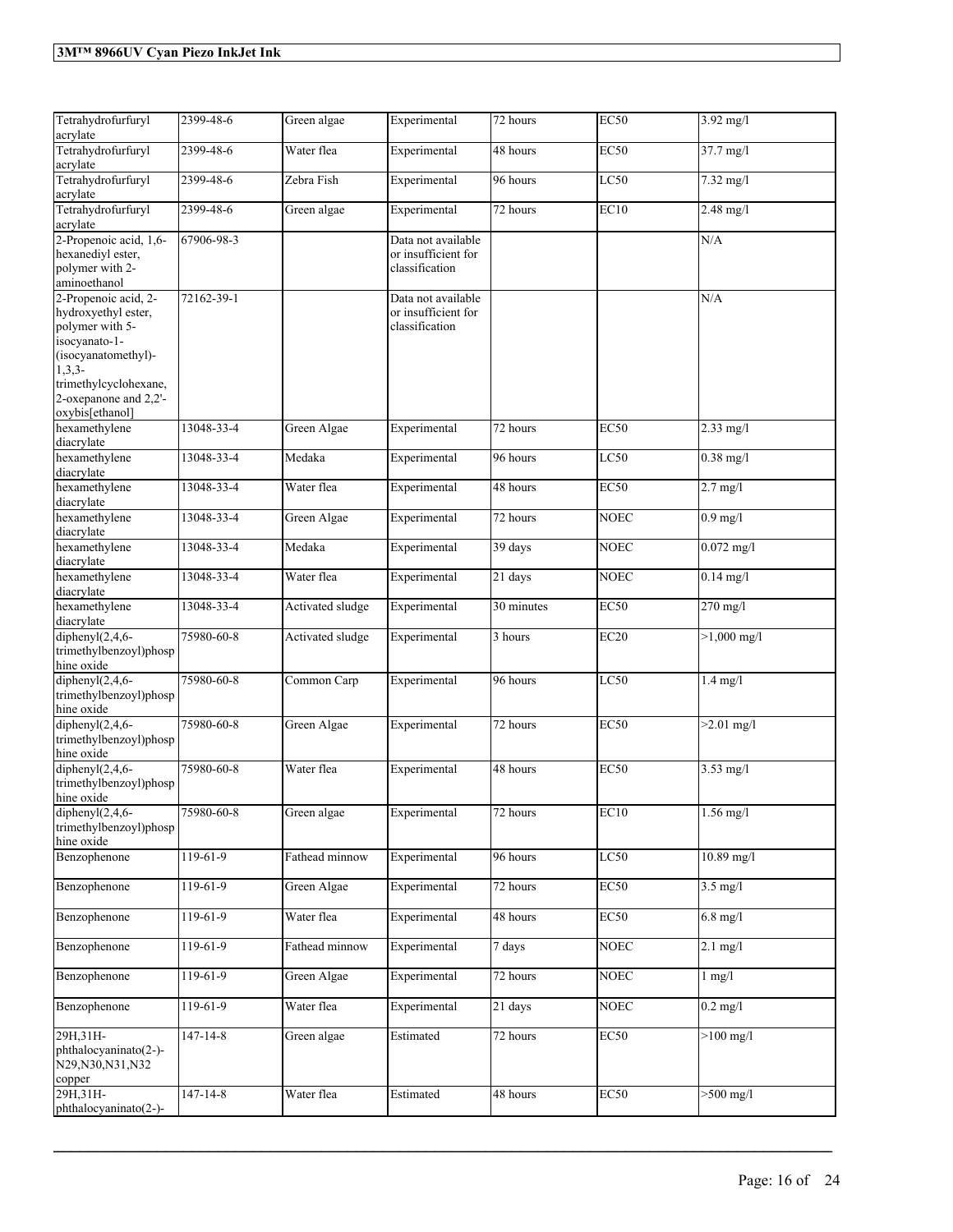| N29, N30, N31, N32                                                 |                |                      |              |            |             |                                           |
|--------------------------------------------------------------------|----------------|----------------------|--------------|------------|-------------|-------------------------------------------|
| copper<br>29H, 31H-                                                | $147 - 14 - 8$ | Activated sludge     | Experimental | 30 minutes | EC20        | 750 mg/l                                  |
| phthalocyaninato(2-)-<br>N29, N30, N31, N32                        |                |                      |              |            |             |                                           |
| copper                                                             |                |                      |              |            |             |                                           |
| 29H, 31H-<br>phthalocyaninato(2-)-<br>N29, N30, N31, N32<br>copper | $147 - 14 - 8$ | Bacteria             | Experimental | 30 minutes | EC10        | $>10,000$ mg/l                            |
| 29H, 31H-                                                          | $147 - 14 - 8$ | Rainbow trout        | Experimental | 96 hours   | LC50        | 355.6 mg/l                                |
| phthalocyaninato(2-)-<br>N29, N30, N31, N32<br>copper              |                |                      |              |            |             |                                           |
| 29H.31H-<br>phthalocyaninato(2-)-<br>N29, N30, N31, N32<br>copper  | $147 - 14 - 8$ | Green algae          | Estimated    | 72 hours   | EC10        | $100$ mg/l                                |
| 29H, 31H-<br>phthalocyaninato(2-)-<br>N29, N30, N31, N32<br>copper | $147 - 14 - 8$ | Water flea           | Estimated    | 21 days    | <b>NOEC</b> | $>=1$ mg/l                                |
| acrylic acid                                                       | 79-10-7        | Green algae          | Experimental | 72 hours   | <b>EC50</b> | $0.13$ mg/l                               |
| acrylic acid                                                       | 79-10-7        | Rainbow trout        | Experimental | 96 hours   | LC50        | $27$ mg/l                                 |
| acrylic acid                                                       | 79-10-7        | Water flea           | Experimental | 48 hours   | <b>EC50</b> | $95 \text{ mg/l}$                         |
| acrylic acid                                                       | $79-10-7$      | Green algae          | Experimental | 72 hours   | EC10        | $0.03$ mg/l                               |
| acrylic acid                                                       | 79-10-7        | Water flea           | Experimental | 21 days    | <b>NOEC</b> | $3.8$ mg/l                                |
| acrylic acid                                                       | $79 - 10 - 7$  |                      | Experimental | 7 days     | LD50        | $\frac{98}{9}$ mg per kg of<br>bodyweight |
| acrylic acid                                                       | 79-10-7        |                      | Experimental | 48 hours   | <b>NOEC</b> | $0.9$ mg/l                                |
| acrylic acid                                                       | 79-10-7        | Activated sludge     | Experimental | 30 minutes | <b>NOEC</b> | $100$ mg/l                                |
| acrylic acid                                                       | 79-10-7        | Redworm              | Experimental | 14 days    | LC50        | $>1,000$ mg/kg (Dry<br>Weight)            |
| acrylic acid                                                       | 79-10-7        | Soil microbes        | Experimental | 28 days    | <b>NOEC</b> | 100 mg/kg (Dry Weight)                    |
| Camphene                                                           | 79-92-5        | Activated sludge     | Experimental | 3 hours    | EC10        | 490.3 mg/l                                |
| Camphene                                                           | 79-92-5        | Green Algae          | Experimental | 72 hours   | <b>EC50</b> | $1.75$ mg/l                               |
| Camphene                                                           | 79-92-5        | Sheepshead<br>Minnow | Experimental | 96 hours   | LC50        | $1.9$ mg/l                                |
| Camphene                                                           | $79 - 92 - 5$  | Water flea           | Experimental | 48 hours   | EC50        | $0.72 \text{ mg/l}$                       |
| Camphene                                                           | $79 - 92 - 5$  | Zebra Fish           | Experimental | 96 hours   | LC50        | $0.72 \text{ mg/l}$                       |
| Camphene                                                           | 79-92-5        | Green Algae          | Experimental | 72 hours   | <b>NOEC</b> | $0.07$ mg/l                               |
| toluene                                                            | 108-88-3       | Coho Salmon          | Experimental | 96 hours   | LC50        | $5.5 \text{ mg/l}$                        |
| toluene                                                            | $108 - 88 - 3$ | <b>Grass Shrimp</b>  | Experimental | 96 hours   | LC50        | $9.5$ mg/l                                |
| toluene                                                            | $108 - 88 - 3$ | Green Algae          | Experimental | 72 hours   | EC50        | $12.5 \text{ mg}/l$                       |
| toluene                                                            | $108 - 88 - 3$ | Leopard frog         | Experimental | 9 days     | LC50        | $0.39$ mg/l                               |
| toluene                                                            | 108-88-3       | Pink Salmon          | Experimental | 96 hours   | LC50        | $6.41$ mg/l                               |
| toluene                                                            | $108 - 88 - 3$ | Water flea           | Experimental | 48 hours   | EC50        | $3.78$ mg/l                               |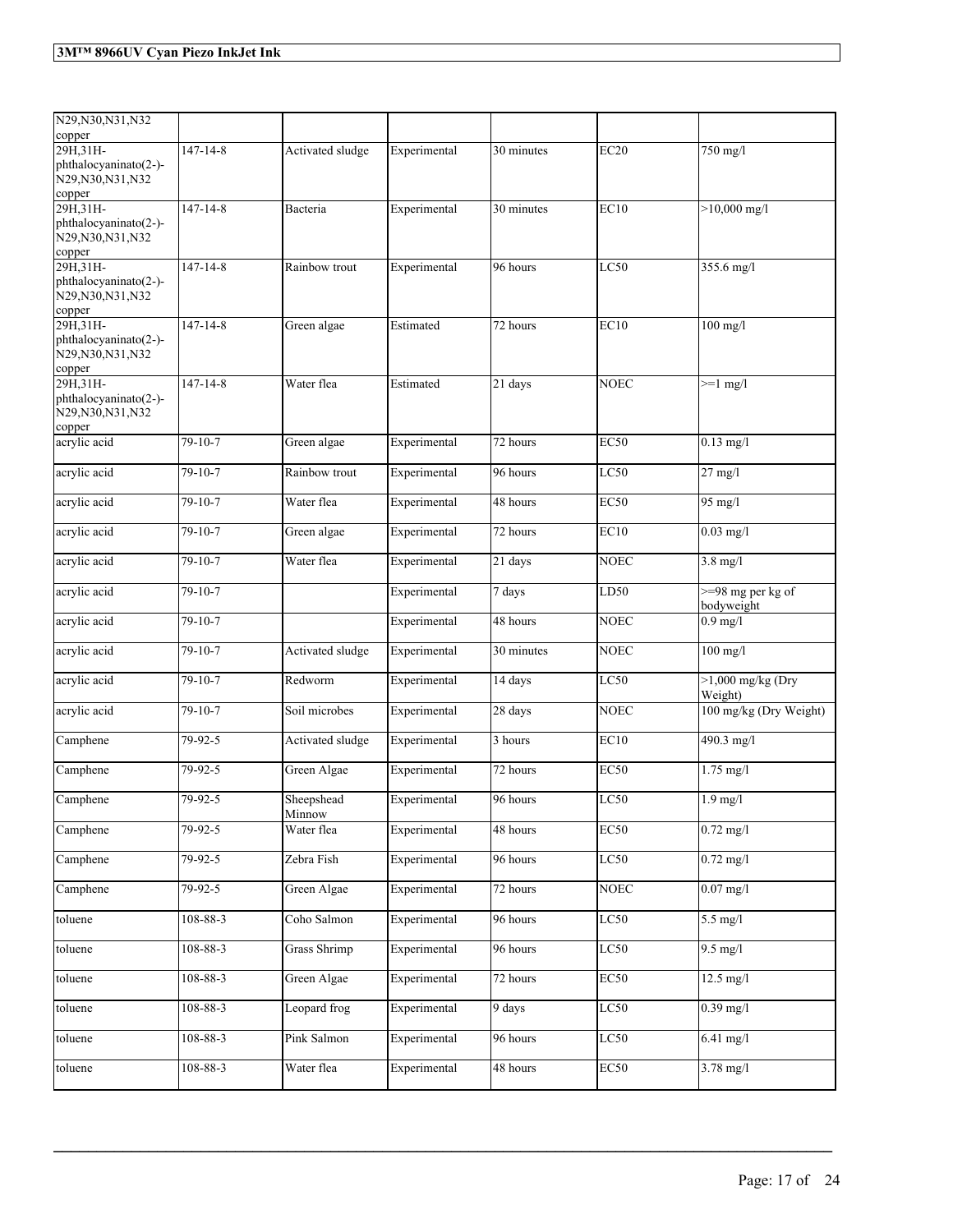| toluene | 108-88-3 | Coho Salmon      | Experimental | 40 days  | <b>NOEC</b>      | $1.39$ mg/l                       |
|---------|----------|------------------|--------------|----------|------------------|-----------------------------------|
| toluene | 108-88-3 | Diatom           | Experimental | 72 hours | <b>NOEC</b>      | $10 \text{ mg/l}$                 |
| toluene | 108-88-3 | Water flea       | Experimental | 7 days   | <b>NOEC</b>      | $0.74 \text{ mg}$ /l              |
| toluene | 108-88-3 | Activated sludge | Experimental | 12 hours | IC <sub>50</sub> | 292 mg/l                          |
| toluene | 108-88-3 | Bacteria         | Experimental | 16 hours | <b>NOEC</b>      | $29 \text{ mg}/l$                 |
| toluene | 108-88-3 | Bacteria         | Experimental | 24 hours | EC50             | $84 \text{ mg}/l$                 |
| toluene | 108-88-3 | Redworm          | Experimental | 28 days  | LC50             | $>150$ mg per kg of<br>bodyweight |
| toluene | 108-88-3 | Soil microbes    | Experimental | 28 days  | <b>NOEC</b>      | $\leq$ 26 mg/kg (Dry Weight)      |

# **12.2. Persistence and degradability**

| Material                                                                                                                                                                       | <b>CAS Nbr</b> | <b>Test type</b>                  | <b>Duration</b> | <b>Study Type</b>                | <b>Test result</b>                                      | Protocol                               |
|--------------------------------------------------------------------------------------------------------------------------------------------------------------------------------|----------------|-----------------------------------|-----------------|----------------------------------|---------------------------------------------------------|----------------------------------------|
| $exo-1,7,7$ -<br>trimethylbicyclo[2.2.1]hept-<br>2-yl acrylate                                                                                                                 | 5888-33-5      | Experimental<br>Biodegradation    | 28 days         | CO <sub>2</sub> evolution        | 57 % weight                                             | OECD 310 CO2 Headspace                 |
| isooctyl acrylate                                                                                                                                                              | 29590-42-9     | Estimated<br>Photolysis           |                 | Photolytic half-life<br>(in air) | 1.45-1.78 days<br>(t 1/2)                               | Non-standard method                    |
| isooctyl acrylate                                                                                                                                                              | 29590-42-9     | Experimental<br>Biodegradation    | 28 days         | <b>BOD</b>                       | 93 % weight                                             | OECD 301D - Closed bottle<br>test      |
| Tetrahydrofurfuryl acrylate                                                                                                                                                    | 2399-48-6      | Experimental<br>Bioconcentration  |                 | Log Kow                          | 0.81                                                    | Non-standard method                    |
| Tetrahydrofurfuryl acrylate                                                                                                                                                    | 2399-48-6      | Experimental<br>Biodegradation    | 28 days         | <b>BOD</b>                       | 77.7%<br>BOD/ThBOD                                      | OECD 301F - Manometric<br>respirometry |
| 2-Propenoic acid, 1,6-<br>hexanediyl ester, polymer<br>with 2-aminoethanol                                                                                                     | 67906-98-3     | Data not availbl-<br>insufficient |                 |                                  | N/A                                                     |                                        |
| 2-Propenoic acid, 2-<br>hydroxyethyl ester, polymer<br>with 5-isocyanato-1-<br>(isocyanatomethyl)-1,3,3-<br>trimethylcyclohexane, 2-<br>oxepanone and 2,2'-<br>oxybis[ethanol] | 72162-39-1     | Data not availbl-<br>insufficient |                 |                                  | N/A                                                     |                                        |
| hexamethylene diacrylate                                                                                                                                                       | 13048-33-4     | Estimated<br>Photolysis           |                 | Photolytic half-life<br>(in air) | 1 days (t $1/2$ )                                       | Episuite™                              |
| hexamethylene diacrylate                                                                                                                                                       | 13048-33-4     | Experimental<br>Biodegradation    | 28 days         | CO <sub>2</sub> evolution        | 60-70 %CO2<br>evolution/THC<br>O <sub>2</sub> evolution | ISO 14593 Inorg C<br>Headspace         |
| diphenyl $(2, 4, 6$ -<br>trimethylbenzoyl)phosphine<br>oxide                                                                                                                   | 75980-60-8     | Experimental<br>Biodegradation    | 28 days         | <b>BOD</b>                       | $\leq 10 \%$<br><b>BOD/ThBOD</b>                        | OECD 301F - Manometric<br>respirometry |
| Benzophenone                                                                                                                                                                   | $119-61-9$     | Experimental<br>Biodegradation    | 28 days         | <b>BOD</b>                       | 66-84 %<br>weight                                       | OECD 301F - Manometric<br>respirometry |
| 29H, 31H-<br>phthalocyaninato(2-)-<br>N29, N30, N31, N32 copper                                                                                                                | $147 - 14 - 8$ | Experimental<br>Biodegradation    | 28 days         | <b>BOD</b>                       | $\leq$ 1% weight                                        | OECD 301F - Manometric<br>respirometry |
| acrylic acid                                                                                                                                                                   | $79 - 10 - 7$  | Estimated<br>Photolysis           |                 | Photolytic half-life<br>(in air) | 3.2 days (t 1/2)                                        |                                        |
| acrylic acid                                                                                                                                                                   | 79-10-7        | Experimental<br>Biodegradation    | 28 days         | Percent degraded                 | 81 %<br><b>BOD/ThBOD</b>                                | OECD 301D - Closed bottle<br>test      |
| acrylic acid                                                                                                                                                                   | 79-10-7        | Experimental<br>Biodegradation    | 3 days          | Percent degraded                 | 72.9 %CO <sub>2</sub><br>evolution/THC<br>O2 evolution  |                                        |
| Camphene                                                                                                                                                                       | 79-92-5        | Experimental<br>Photolysis        |                 | Photolytic half-life<br>(in air) | $7.2$ hours (t)<br>1/2)                                 | Non-standard method                    |
| Camphene                                                                                                                                                                       | 79-92-5        | Experimental<br>Biodegradation    | 28 days         | <b>BOD</b>                       | $2\%$<br><b>BOD/ThBOD</b>                               | OECD 301C - MITI test (I)              |
| toluene                                                                                                                                                                        | 108-88-3       | Experimental                      |                 | Photolytic half-life             | 5.2 days (t $1/2$ )                                     |                                        |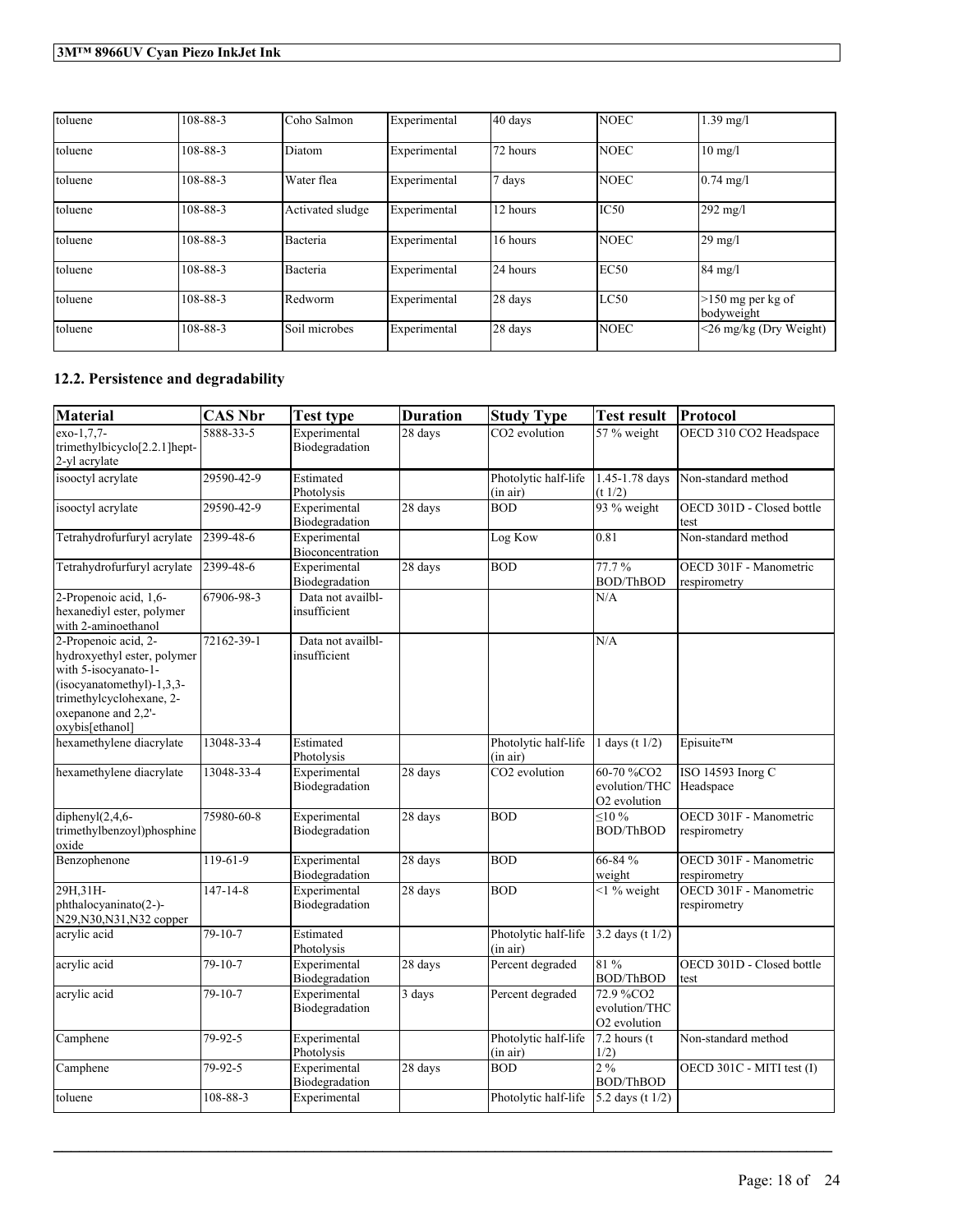|         |                | <i>Photolysis</i> |                 | $\sim$<br>(in air |           |                               |
|---------|----------------|-------------------|-----------------|-------------------|-----------|-------------------------------|
| toluene | $108 - 88 - 3$ | Experimental      | 20<br>davs<br>∸ | <b>BOD</b>        | 180 %     | <b>Std Meth</b><br>.APP<br>ΉA |
|         |                | Biodegradation    |                 |                   | BOD/ThBOD | Water/Wastewater              |

## **12.3 : Bioaccumulative potential**

| <b>Material</b>                                                                                                                                                                      | Cas No.        | <b>Test type</b>                                            | <b>Duration</b> | <b>Study Type</b>                | <b>Test result</b> | Protocol                                                         |
|--------------------------------------------------------------------------------------------------------------------------------------------------------------------------------------|----------------|-------------------------------------------------------------|-----------------|----------------------------------|--------------------|------------------------------------------------------------------|
| exo-1,7,7-<br>trimethylbicyclo[2.2.1]hept<br>-2-yl acrylate                                                                                                                          | 5888-33-5      | <b>Estimated BCF -</b><br>Other                             | 56 hours        | <b>Bioaccumulation</b><br>factor | 37                 | <b>OECD 305E -</b><br>Bioaccumulation flow-<br>through fish test |
| isooctyl acrylate                                                                                                                                                                    | 29590-42-9     | Estimated<br>Bioconcentration                               |                 | <b>Bioaccumulation</b><br>factor | 120-940            | Non-standard method                                              |
| 2-Propenoic acid, 1,6-<br>hexanediyl ester, polymer<br>with 2-aminoethanol                                                                                                           | 67906-98-3     | Data not available<br>or insufficient for<br>classification | N/A             | N/A                              | N/A                | N/A                                                              |
| 2-Propenoic acid, 2-<br>hydroxyethyl ester,<br>polymer with 5-isocyanato-<br>1-(isocyanatomethyl)-<br>$1,3,3-$<br>trimethylcyclohexane, 2-<br>oxepanone and 2.2'-<br>oxybis[ethanol] | 72162-39-1     | Data not available<br>or insufficient for<br>classification | N/A             | N/A                              | N/A                | N/A                                                              |
| hexamethylene diacrylate                                                                                                                                                             | 13048-33-4     | Experimental<br><b>Bioconcentration</b>                     |                 | Log Kow                          | 2.81               |                                                                  |
| diphenyl $(2,4,6$ -<br>trimethylbenzoyl)phosphin<br>e oxide                                                                                                                          | 75980-60-8     | <b>Experimental BCF-</b><br>Carp                            | 56 days         | <b>Bioaccumulation</b><br>factor | $<$ 40             |                                                                  |
| Benzophenone                                                                                                                                                                         | 119-61-9       | Experimental BCF -<br>Other                                 | 56 days         | <b>Bioaccumulation</b><br>factor | < 12               | Non-standard method                                              |
| 29H, 31H-<br>phthalocyaninato(2-)-<br>N29, N30, N31, N32 copper                                                                                                                      | $147 - 14 - 8$ | <b>Experimental BCF-</b><br>Carp                            | 42 days         | Bioaccumulation<br>factor        | < 3.6              | <b>OECD 305E -</b><br>Bioaccumulation flow-<br>through fish test |
| acrylic acid                                                                                                                                                                         | $79 - 10 - 7$  | Experimental<br>Bioconcentration                            |                 | Log Kow                          | 0.46               | OECD 107 log Kow shke<br>flsk mtd                                |
| Camphene                                                                                                                                                                             | 79-92-5        | <b>Experimental BCF-</b><br>Carp                            | 56 days         | <b>Bioaccumulation</b><br>factor | 606-1290           | OECD 305C-Bioaccum<br>degree fish                                |
| toluene                                                                                                                                                                              | 108-88-3       | Experimental BCF -<br>Other                                 | 72 hours        | Bioaccumulation<br>factor        | 90                 |                                                                  |
| toluene                                                                                                                                                                              | 108-88-3       | Experimental<br>Bioconcentration                            |                 | Log Kow                          | 2.73               |                                                                  |

# **12.4. Mobility in soil**

| <b>Material</b>          | Cas No.       | Test type                            | <b>Study Type</b> | Test result     | Protocol                         |
|--------------------------|---------------|--------------------------------------|-------------------|-----------------|----------------------------------|
| hexamethylene diacrylate | 13048-33-4    | <b>Estimated</b><br>Mobility in Soil | Koc               | $220$ l/kg      | Episuite™                        |
| acrylic acid             | $79 - 10 - 7$ | Experimental<br>Mobility in Soil     | Koc               | $-6$ $1/kg$     | 40CFR796.2750 Sed/Soil<br>Adsorp |
| toluene                  | 108-88-3      | Experimental<br>Mobility in Soil     | Koc               | $37$ $1$ / $kg$ |                                  |

# **12.5. Results of the PBT and vPvB assessment**

This material does not contain any substances that are assessed to be a PBT or vPvB

# **12.6. Endocrine disrupting properties**

This material does not contain any substances that are assessed to be an endocrine disruptor for environmental effects

 $\mathcal{L}_\mathcal{L} = \mathcal{L}_\mathcal{L} = \mathcal{L}_\mathcal{L} = \mathcal{L}_\mathcal{L} = \mathcal{L}_\mathcal{L} = \mathcal{L}_\mathcal{L} = \mathcal{L}_\mathcal{L} = \mathcal{L}_\mathcal{L} = \mathcal{L}_\mathcal{L} = \mathcal{L}_\mathcal{L} = \mathcal{L}_\mathcal{L} = \mathcal{L}_\mathcal{L} = \mathcal{L}_\mathcal{L} = \mathcal{L}_\mathcal{L} = \mathcal{L}_\mathcal{L} = \mathcal{L}_\mathcal{L} = \mathcal{L}_\mathcal{L}$ 

### **12.7. Other adverse effects**

No information available.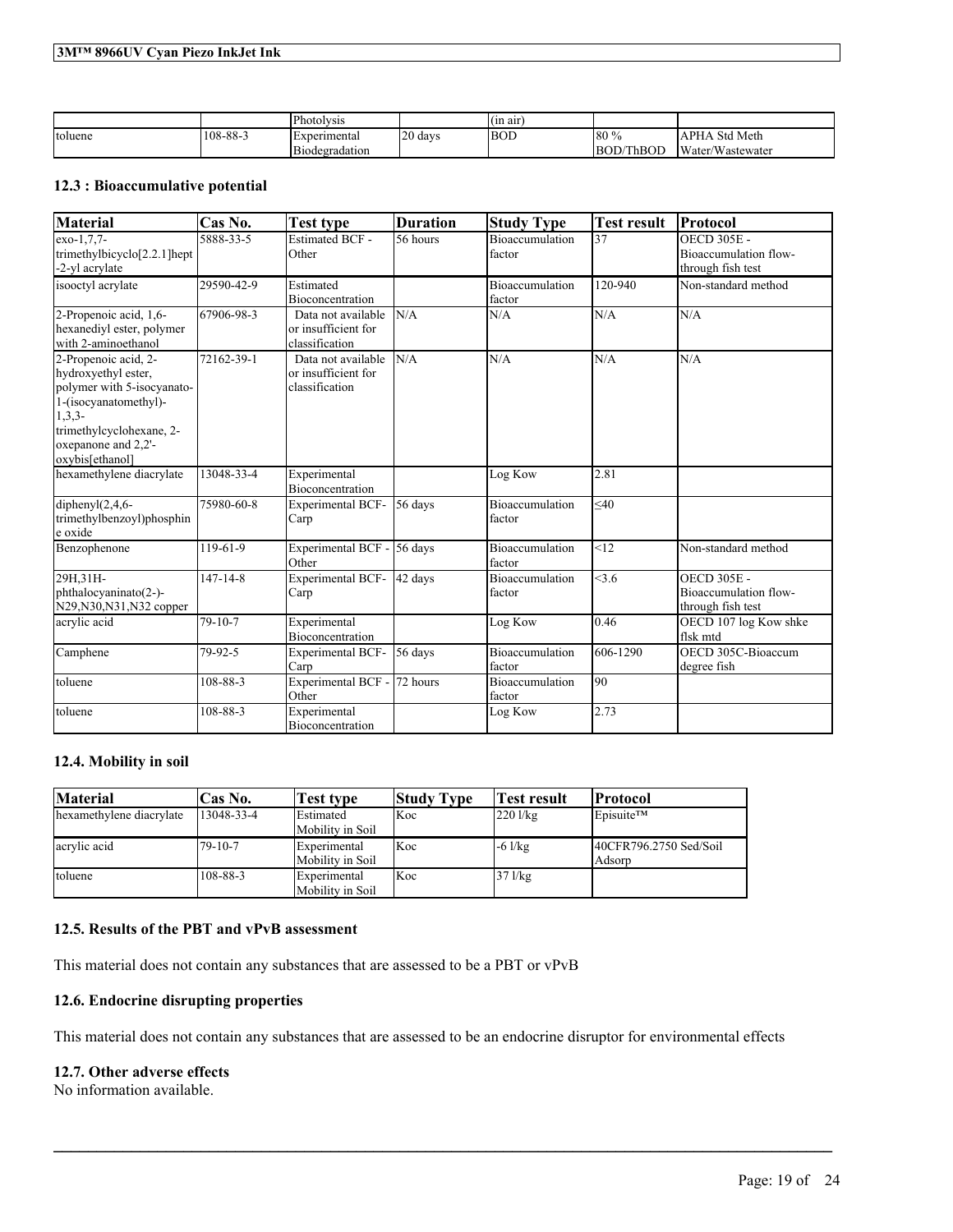# **SECTION 13: Disposal considerations**

### **13.1 Waste treatment methods**

Dispose of contents/ container in accordance with the local/regional/national/international regulations.

Dispose of waste product in a permitted industrial waste facility. As a disposal alternative, incinerate in a permitted waste incineration facility. Proper destruction may require the use of additional fuel during incineration processes. Empty drums/barrels/containers used for transporting and handling hazardous chemicals (chemical substances/mixtures/preparations classified as Hazardous as per applicable regulations) shall be considered, stored, treated  $\&$  disposed of as hazardous wastes unless otherwise defined by applicable waste regulations. Consult with the respective regulating authorities to determine the available treatment and disposal facilities.

The coding of a waste stream is based on the application of the product by the consumer. Since this is out of the control of 3M, no waste code(s) for products after use will be provided. Please refer to the European Waste Code (EWC - 2000/532/EC and amendments) to assign the correct waste code to your waste stream. Ensure national and/or regional regulations are complied with and always use a licensed waste contractor.

### **EU waste code (product as sold)**

080312\* Waste ink containing dangerous substances

# **SECTION 14: Transportation information**

|                                                                                 | <b>Ground</b><br><b>Transport</b><br>(ADR)                                   | <b>Air Transport (IATA)</b>                                                                                                 | <b>Marine</b><br><b>Transport</b><br>(IMDG)                                                                                           |
|---------------------------------------------------------------------------------|------------------------------------------------------------------------------|-----------------------------------------------------------------------------------------------------------------------------|---------------------------------------------------------------------------------------------------------------------------------------|
| 14.1 UN number                                                                  | <b>UN3082</b>                                                                | <b>UN3082</b>                                                                                                               | <b>UN3082</b>                                                                                                                         |
| 14.2 UN proper shipping<br>name                                                 | <b>ENVIRONMENTALLY</b><br><b>HAZARDOUS</b><br>SUBSTANCE, LIQUID,<br>N.O.S.   | <b>ENVIRONMENTALLY</b><br>HAZARDOUS SUBSTANCE,<br>LIQUID, N.O.S.(ISOOCTYL<br><b>ACRYLATE; ISOBORNYL</b><br><b>ACRYLATE)</b> | <b>ENVIRONMENTALLY</b><br><b>HAZARDOUS</b><br>SUBSTANCE, LIQUID,<br>N.O.S.(ISOOCTYL<br><b>ACRYLATE; ISOBORNYL</b><br><b>ACRYLATE)</b> |
| 14.3 Transport hazard<br>class(es)                                              | 9                                                                            | $\mathbf{Q}$                                                                                                                | $\mathbf Q$                                                                                                                           |
| 14.4 Packing group                                                              | III                                                                          | III                                                                                                                         | III                                                                                                                                   |
| <b>14.5 Environmental hazards</b>                                               | Not Environmentally<br>Hazardous                                             | Not applicable                                                                                                              | Not a Marine Pollutant                                                                                                                |
| 14.6 Special precautions for<br>luser                                           | Please refer to the other<br>sections of the SDS for<br>further information. | Please refer to the other<br>sections of the SDS for further<br>information.                                                | Please refer to the other<br>sections of the SDS for<br>further information.                                                          |
| 14.7 Transport in bulk<br>according to Annex II of<br>Marpol 73/78 and IBC Code | No data available.                                                           | No data available.                                                                                                          | No data available.                                                                                                                    |
| <b>Control Temperature</b>                                                      | No data available.                                                           | No data available.                                                                                                          | No data available.                                                                                                                    |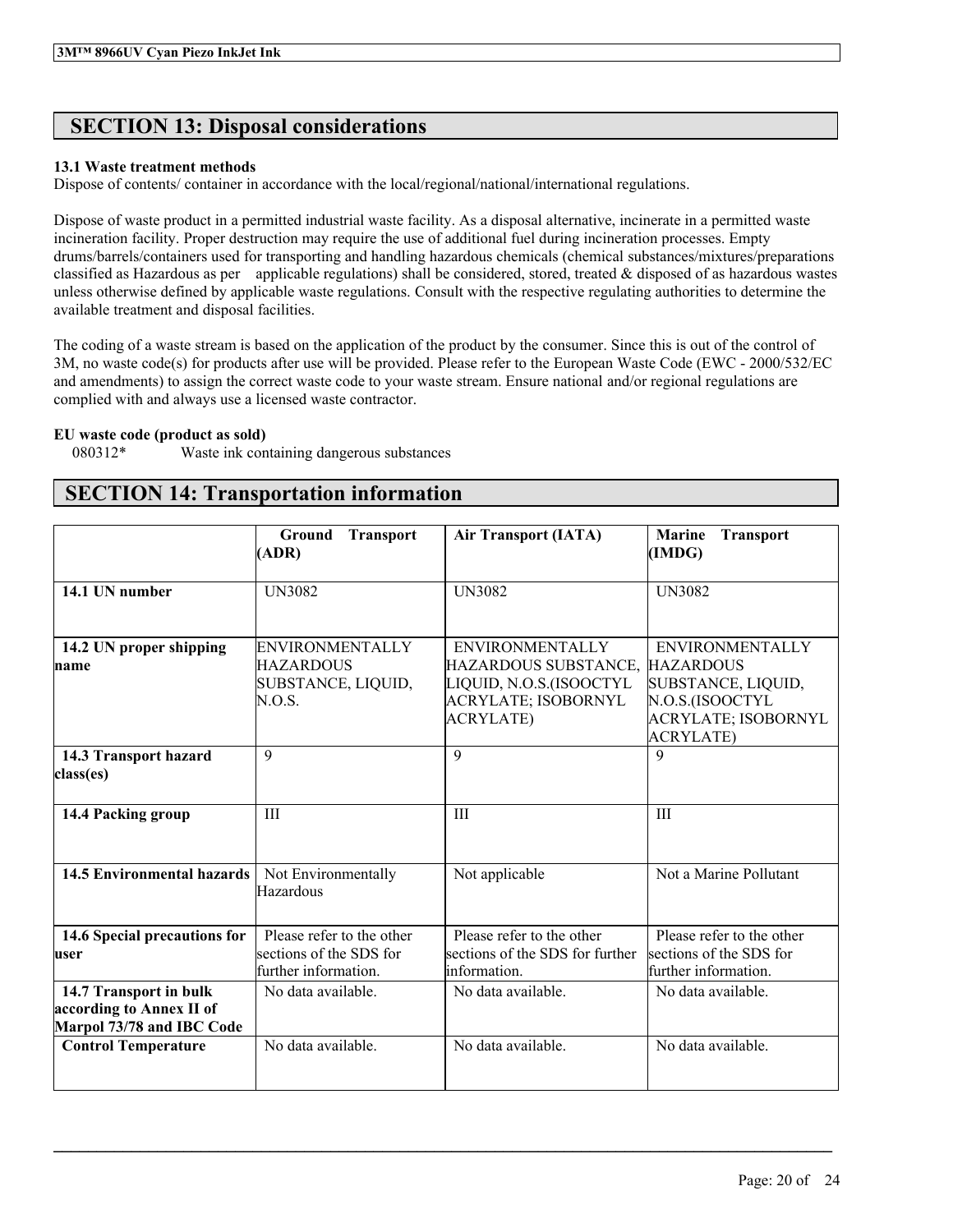| <b>Emergency Temperature</b>   | No data available.   | No data available. | No data available. |
|--------------------------------|----------------------|--------------------|--------------------|
| <b>ADR Tunnel Code</b>         | $\left(\cdot\right)$ | Not applicable.    | Not applicable.    |
| <b>ADR Classification Code</b> | M <sub>6</sub>       | Not applicable.    | Not applicable.    |
| <b>ADR Transport Category</b>  | $\overline{4}$       | Not applicable.    | Not applicable.    |
| <b>ADR Multiplier</b>          | $\theta$             | $\theta$           | $\theta$           |
| <b>IMDG Segregation Code</b>   | Not applicable.      | Not applicable.    | <b>NONE</b>        |
| <b>Transport not Permitted</b> | Not applicable.      | Not applicable.    | Not applicable.    |

Please contact the address or phone number listed on the first page of the SDS for additional information on the transport/shipment of the material by rail (RID) or inland waterways (ADN).

# **SECTION 15: Regulatory information**

**15.1. Safety, health and environmental regulations/legislation specific for the substance or mixture**

| Carcinogenicity   |                |                                              |                             |
|-------------------|----------------|----------------------------------------------|-----------------------------|
| <b>Ingredient</b> | <b>CAS Nbr</b> | <b>Classification</b>                        | Regulation                  |
| Benzophenone      | $119-61-9$     | Grp. 2B: Possible human International Agency |                             |
|                   |                | carc.                                        | for Research on Cancer      |
| toluene           | 108-88-3       | Gr. 3: Not classifiable                      | <b>International Agency</b> |
|                   |                |                                              | for Research on Cancer      |
| acrylic acid      | $79-10-7$      | Gr. 3: Not classifiable                      | <b>International Agency</b> |
|                   |                |                                              | for Research on Cancer      |

#### **Restrictions on the manufacture, placing on the market and use:**

The following substance(s) contained in this product is/are subject through Annex XVII of REACH regulation to restrictions on the manufacture, placing on the market and use when present in certain dangerous substances, mixtures and articles. Users of this product are required to comply with the restrictions placed upon it by the aforementioned provision.

| Ingredient                                                                                    | <b>CAS Nbr</b> |
|-----------------------------------------------------------------------------------------------|----------------|
| toluene                                                                                       | 108-88-3       |
| Restriction status: listed in REACH Annex XVII                                                |                |
| Restricted uses: See Annex XVII to Regulation (EC) No 1907/2006 for Conditions of Restriction |                |

#### **Global inventory status**

Contact 3M for more information. The components of this product are in compliance with the chemical notification requirements of TSCA. All required components of this product are listed on the active portion of the TSCA Inventory.

 $\mathcal{L}_\mathcal{L} = \mathcal{L}_\mathcal{L} = \mathcal{L}_\mathcal{L} = \mathcal{L}_\mathcal{L} = \mathcal{L}_\mathcal{L} = \mathcal{L}_\mathcal{L} = \mathcal{L}_\mathcal{L} = \mathcal{L}_\mathcal{L} = \mathcal{L}_\mathcal{L} = \mathcal{L}_\mathcal{L} = \mathcal{L}_\mathcal{L} = \mathcal{L}_\mathcal{L} = \mathcal{L}_\mathcal{L} = \mathcal{L}_\mathcal{L} = \mathcal{L}_\mathcal{L} = \mathcal{L}_\mathcal{L} = \mathcal{L}_\mathcal{L}$ 

#### **15.2. Chemical Safety Assessment**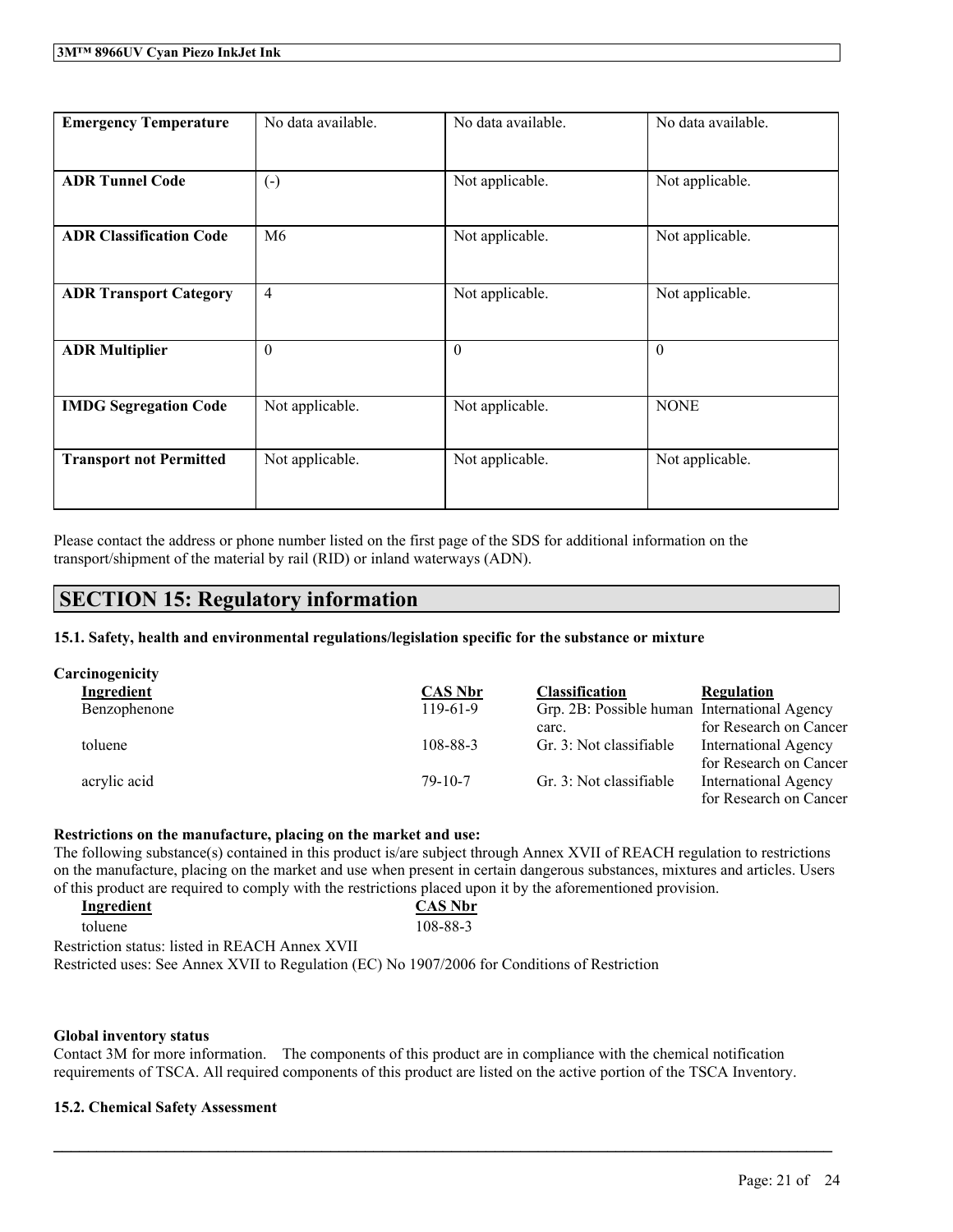A chemical safety assessment has not been carried out for this mixture. Chemical safety assessments for the contained substances may have been carried out by the registrants of the substances in accordance with Regulation (EC) No 1907/2006, as amended.

# **SECTION 16: Other information**

## **List of relevant H statements**

| EUH071            | Corrosive to the respiratory tract.                                |
|-------------------|--------------------------------------------------------------------|
| H <sub>225</sub>  | Highly flammable liquid and vapour.                                |
| H <sub>226</sub>  | Flammable liquid and vapour.                                       |
| H <sub>3</sub> 02 | Harmful if swallowed.                                              |
| H304              | May be fatal if swallowed and enters airways.                      |
| H312              | Harmful in contact with skin.                                      |
| H314              | Causes severe skin burns and eye damage.                           |
| H315              | Causes skin irritation.                                            |
| H317              | May cause an allergic skin reaction.                               |
| H318              | Causes serious eye damage.                                         |
| H319              | Causes serious eye irritation.                                     |
| H332              | Harmful if inhaled.                                                |
| H335              | May cause respiratory irritation.                                  |
| H336              | May cause drowsiness or dizziness.                                 |
| H360Df            | May damage the unborn child. Suspected of damaging fertility.      |
| <b>H360F</b>      | May damage fertility.                                              |
| H360FD            | May damage fertility. May damage the unborn child.                 |
| H361d             | Suspected of damaging the unborn child.                            |
| H373              | May cause damage to organs through prolonged or repeated exposure. |
| H400              | Very toxic to aquatic life.                                        |
| H410              | Very toxic to aquatic life with long lasting effects.              |
| H411              | Toxic to aquatic life with long lasting effects.                   |
| H412              | Harmful to aquatic life with long lasting effects.                 |

## **Revision information:**

EU Section 09: pH information information was added.

CLP: Ingredient table information was modified.

Label: CLP Classification information was modified.

Label: CLP Precautionary - Disposal information was deleted.

Label: CLP Precautionary - Prevention information was modified.

Label: CLP Precautionary - Response information was modified.

Label: CLP Supplemental Hazard Statements information was deleted.

Label: CLP Supplemental Precautionary Statements information was deleted.

Section 02: SDS Elements: CLP Supplemental Precautionary Statements information was added.

 $\mathcal{L}_\mathcal{L} = \mathcal{L}_\mathcal{L} = \mathcal{L}_\mathcal{L} = \mathcal{L}_\mathcal{L} = \mathcal{L}_\mathcal{L} = \mathcal{L}_\mathcal{L} = \mathcal{L}_\mathcal{L} = \mathcal{L}_\mathcal{L} = \mathcal{L}_\mathcal{L} = \mathcal{L}_\mathcal{L} = \mathcal{L}_\mathcal{L} = \mathcal{L}_\mathcal{L} = \mathcal{L}_\mathcal{L} = \mathcal{L}_\mathcal{L} = \mathcal{L}_\mathcal{L} = \mathcal{L}_\mathcal{L} = \mathcal{L}_\mathcal{L}$ 

Section 03: Composition table % Column heading information was added.

Section 3: Composition/ Information of ingredients table information was modified.

Section 03: SCL table information was added.

Section 03: Substance not applicable information was added.

Section 04: First Aid - Symptoms and Effects (CLP) information was added.

Section 04: Information on toxicological effects information was modified.

Section 5: Hazardous combustion products table information was modified.

Section 8: Occupational exposure limit table information was modified.

Section 9: Evaporation Rate information information was deleted.

Section 9: Explosive properties information information was deleted.

Section 09: Kinematic Viscosity information information was added.

Section 9: Melting point information information was modified.

Section 9: Oxidising properties information information was deleted.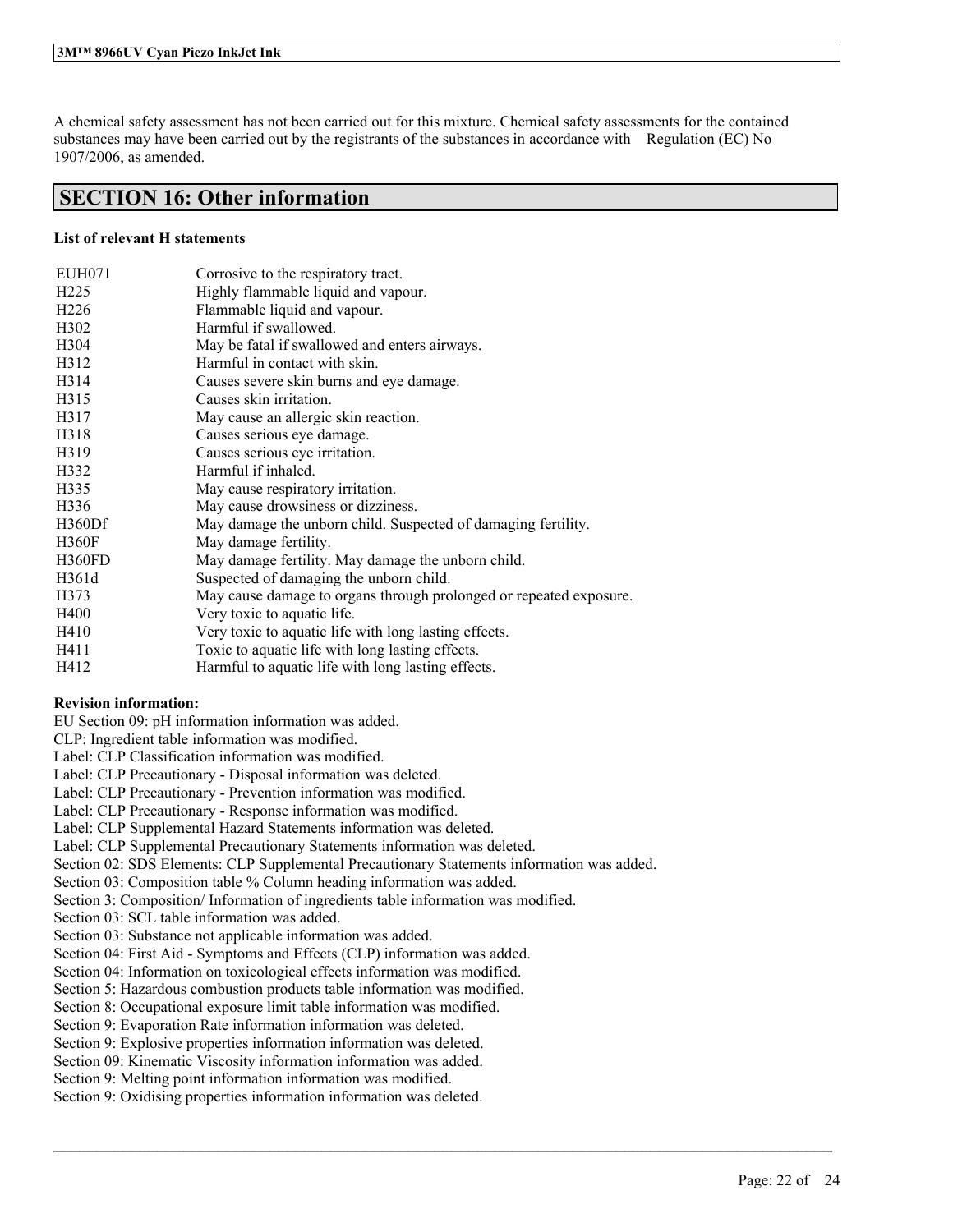Section 9: pH information information was deleted. Section 9: Property description for optional properties information was modified. Section 9: Vapour density value information was added. Section 9: Vapour density value information was deleted. Section 9: Viscosity information information was deleted. Section 11: Acute Toxicity table information was modified. Section 11: Aspiration Hazard Table information was modified. Section 11: Carcinogenicity Table information was modified. Section 11: Classification disclaimer information was modified. Section 11: Germ Cell Mutagenicity Table information was modified. Section 11: No endocrine disruptor information available warning information was added. Section 11: Reproductive Hazards information information was deleted. Section 11: Reproductive Toxicity Table information was modified. Section 11: Reproductive/developmental effects information information was added. Section 11: Serious Eye Damage/Irritation Table information was modified. Section 11: Skin Corrosion/Irritation Table information was modified. Section 11: Skin Sensitization Table information was modified. Section 11: Target Organs - Repeated Table information was modified. Section 11: Target Organs - Single Table information was modified. Section 12: 12.6. Endocrine Disrupting Properties information was added. Section 12: 12.7. Other adverse effects information was modified. Section 12: Component ecotoxicity information information was modified. Section 12: Contact manufacturer for more detail. information was deleted. Section 12: Mobility in soil information information was added. Section 12: No endocrine disruptor information available warning information was added. Section 12: Persistence and Degradability information information was modified. Section 12:Bioccumulative potential information information was modified. Section 14 Classification Code – Main Heading information was added. Section 14 Classification Code – Regulation Data information was added. Section 14 Control Temperature – Main Heading information was added. Section 14 Control Temperature – Regulation Data information was added. Section 14 Disclaimer Information information was added. Section 14 Emergency Temperature – Main Heading information was added. Section 14 Emergency Temperature – Regulation Data information was added. Section 14 Hazard Class + Sub Risk – Main Heading information was added. Section 14 Hazard Class + Sub Risk – Regulation Data information was added. Section 14 Hazardous/Not Hazardous for Transportation information was added. Section 14 Multiplier – Main Heading information was added. Section 14 Multiplier – Regulation Data information was added. Section 14 Other Dangerous Goods – Main Heading information was added. Section 14 Other Dangerous Goods – Regulation Data information was added. Section 14 Packing Group – Main Heading information was added. Section 14 Packing Group – Regulation Data information was added. Section 14 Proper Shipping Name information was added. Section 14 Regulations – Main Headings information was added. Section 14 Segregation – Regulation Data information was added. Section 14 Segregation Code – Main Heading information was added. Section 14 Special Precautions – Main Heading information was added. Section 14 Special Precautions – Regulation Data information was added. Section 14 Transport Category – Main Heading information was added. Section 14 Transport Category – Regulation Data information was added. Section 14 Transport in bulk – Regulation Data information was added. Section 14 Transport in bulk according to Annex II of Marpol and the IBC Code – Main Heading information was added. Section 14 Transport Not Permitted – Main Heading information was added. Section 14 Transport Not Permitted – Regulation Data information was added. Section 14 Tunnel Code – Main Heading information was added.